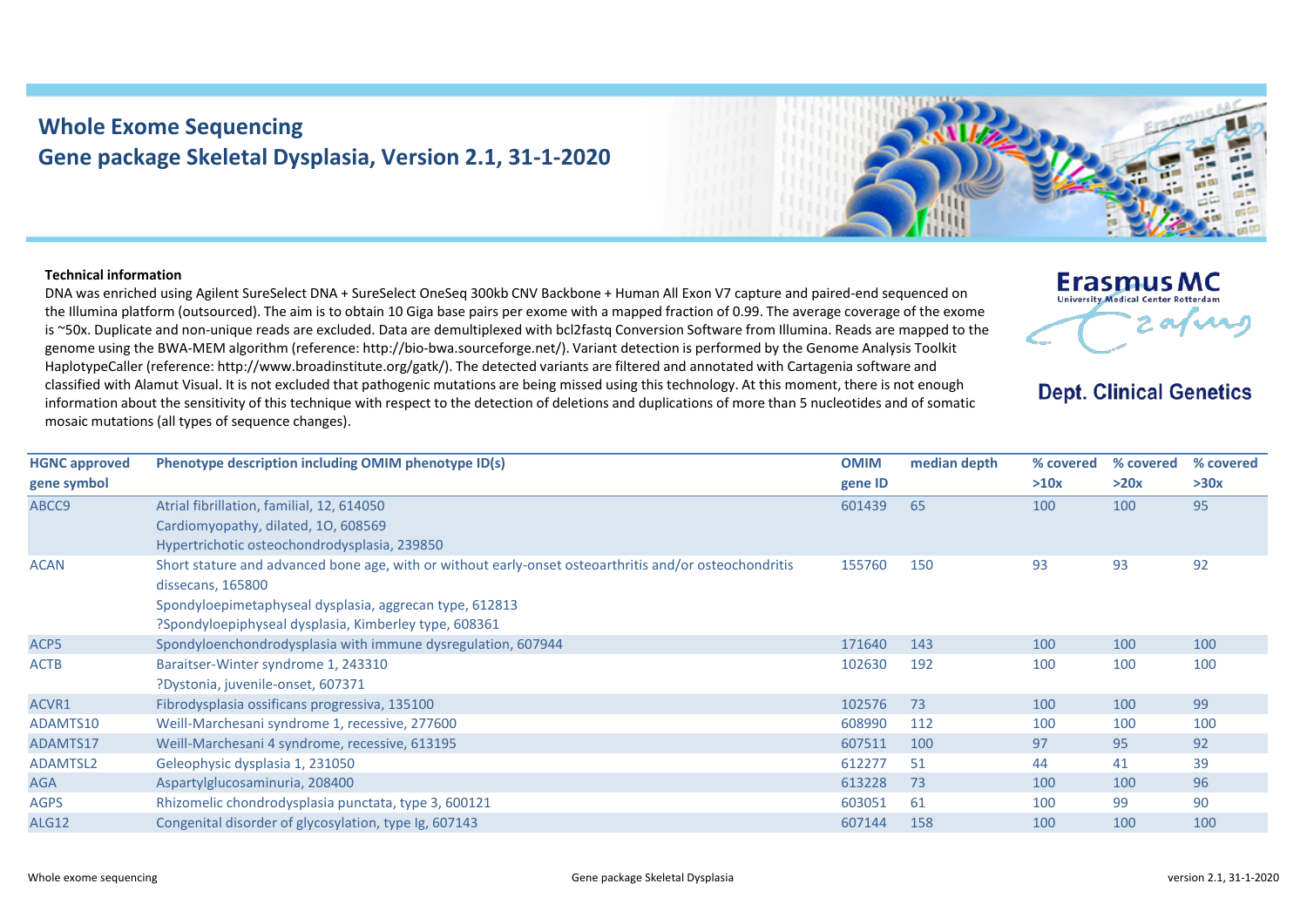| <b>HGNC approved</b> | Phenotype description including OMIM phenotype ID(s)                                                                      | <b>OMIM</b> | median depth | % covered | % covered | % covered |
|----------------------|---------------------------------------------------------------------------------------------------------------------------|-------------|--------------|-----------|-----------|-----------|
| gene symbol          |                                                                                                                           | gene ID     |              | >10x      | >20x      | >30x      |
| ALG3                 | Congenital disorder of glycosylation, type Id, 601110                                                                     | 608750      | 95           | 100       | 100       | 100       |
| ALG9                 | Congenital disorder of glycosylation, type II, 608776                                                                     | 606941      | 64           | 100       | 100       | 94        |
|                      | Gillessen-Kaesbach-Nishimura syndrome, 263210                                                                             |             |              |           |           |           |
| ALMS1                | Alstrom syndrome, 203800                                                                                                  | 606844      | 100          | 100       | 100       | 99        |
| <b>ALPL</b>          | Hypophosphatasia, adult, 146300                                                                                           | 171760      | 130          | 100       | 100       | 100       |
|                      | Hypophosphatasia, childhood, 241510                                                                                       |             |              |           |           |           |
|                      | Hypophosphatasia, infantile, 241500                                                                                       |             |              |           |           |           |
|                      | Odontohypophosphatasia, 146300                                                                                            |             |              |           |           |           |
| AMER1                | Osteopathia striata with cranial sclerosis, 300373                                                                        | 300647      | 73           | 100       | 99        | 97        |
| <b>ANKH</b>          | Chondrocalcinosis 2, 118600                                                                                               | 605145      | 91           | 100       | 100       | 99        |
|                      | Craniometaphyseal dysplasia, 123000                                                                                       |             |              |           |           |           |
| ANKRD11              | KBG syndrome, 148050                                                                                                      | 611192      | 112          | 100       | 98        | 96        |
| ANO <sub>5</sub>     | Gnathodiaphyseal dysplasia, 166260                                                                                        | 608662      | 77           | 100       | 100       | 96        |
|                      | Miyoshi muscular dystrophy 3, 613319                                                                                      |             |              |           |           |           |
|                      | Muscular dystrophy, limb-girdle 12, 611307                                                                                |             |              |           |           |           |
| <b>ARSB</b>          | Mucopolysaccharidosis type VI (Maroteaux-Lamy), 253200                                                                    | 611542      | 73           | 100       | 100       | 98        |
| <b>ARSL</b>          | Chondrodysplasia punctata recessive, 302950                                                                               | 300180      | 81           | 100       | 99        | 92        |
| <b>B3GALT6</b>       | Ehlers-Danlos syndrome, spondylodysplastic type, 2, 615349                                                                | 615291      | 64           | 79        | 75        | 72        |
|                      | Spondyloepimetaphyseal dysplasia with joint laxity, type 1, with or without fractures, 271640                             |             |              |           |           |           |
| B3GAT3               | Multiple joint dislocations, short stature, craniofacial dysmorphism, with or without congenital heart defects,<br>245600 | 606374      | 125          | 100       | 100       | 100       |
| B4GALT7              | Ehlers-Danlos syndrome, spondylodysplastic type, 1, 130070                                                                | 604327      | 126          | 100       | 100       | 98        |
| BMP1                 | Osteogenesis imperfecta, type XIII, 614856                                                                                | 112264      | 118          | 100       | 100       | 100       |
| <b>BMPER</b>         | Diaphanospondylodysostosis, 608022                                                                                        | 608699      | 99           | 100       | 100       | 97        |
| <b>BMPR1B</b>        | Acromesomelic dysplasia, Demirhan type, 609441                                                                            | 603248      | 72           | 100       | 100       | 100       |
|                      | Brachydactyly, type A1, D, 616849                                                                                         |             |              |           |           |           |
|                      | Brachydactyly, type A2, 112600                                                                                            |             |              |           |           |           |
| <b>BRAF</b>          | Adenocarcinoma of lung, somatic, 211980                                                                                   | 164757      | 68           | 100       | 100       | 94        |
|                      | Cardiofaciocutaneous syndrome, 115150                                                                                     |             |              |           |           |           |
|                      | Colorectal cancer, somatic                                                                                                |             |              |           |           |           |
|                      | LEOPARD syndrome 3, 613707                                                                                                |             |              |           |           |           |
|                      | Melanoma, malignant, somatic                                                                                              |             |              |           |           |           |
|                      | Nonsmall cell lung cancer, somatic                                                                                        |             |              |           |           |           |

Noonan syndrome 7, 613706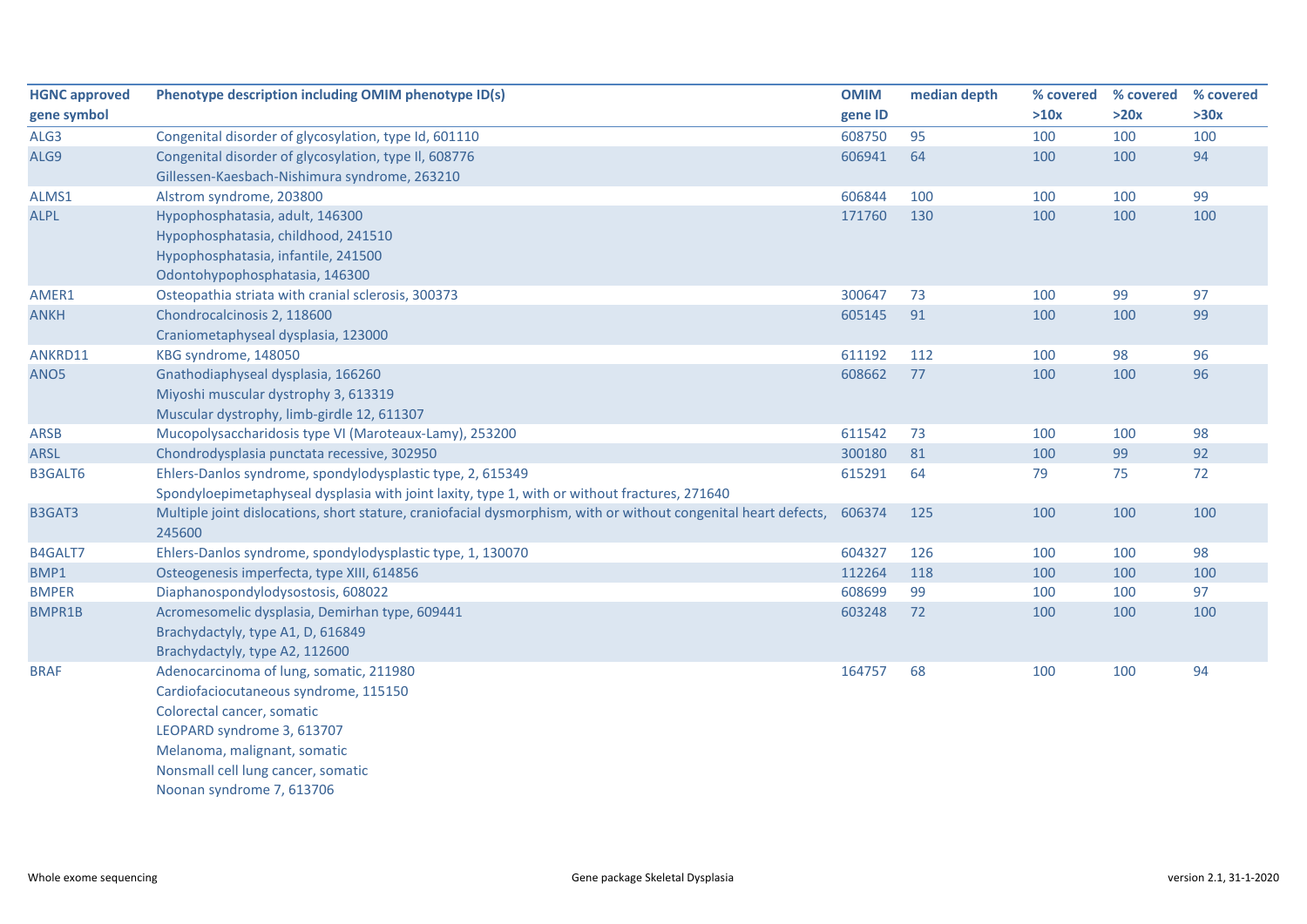| <b>HGNC approved</b> | Phenotype description including OMIM phenotype ID(s)                                   | <b>OMIM</b> | median depth | % covered | % covered | % covered |
|----------------------|----------------------------------------------------------------------------------------|-------------|--------------|-----------|-----------|-----------|
| gene symbol          |                                                                                        | gene ID     |              | >10x      | >20x      | >30x      |
| <b>BTK</b>           | Agammaglobulinemia 1, 300755                                                           | 300300      | 50           | 100       | 98        | 83        |
|                      | Isolated growth hormone deficiency, type III, with agammaglobulinemia, 307200          |             |              |           |           |           |
| CA <sub>2</sub>      | Osteopetrosis 3, with renal tubular acidosis, 259730                                   | 611492      | 99           | 100       | 100       | 100       |
| CANT1                | Desbuquois dysplasia 1, 251450                                                         | 613165      | 128          | 100       | 100       | 100       |
|                      | Epiphyseal dysplasia, multiple, 7, 617719                                              |             |              |           |           |           |
| <b>CBL</b>           | ?Juvenile myelomonocytic leukemia, 607785                                              | 165360      | 78           | 100       | 100       | 100       |
|                      | Noonan syndrome-like disorder with or without juvenile myelomonocytic leukemia, 613563 |             |              |           |           |           |
| CCDC8                | 3-M syndrome 3, 614205                                                                 | 614145      | 194          | 100       | 100       | 100       |
| CCN <sub>6</sub>     | Arthropathy, progressive pseudorheumatoid, of childhood, 208230                        | 603400      | 83           | 100       | 100       | 100       |
|                      | Spondyloepiphyseal dysplasia tarda with progressive arthropathy, 208230                |             |              |           |           |           |
| CDC45                | Meier-Gorlin syndrome 7, 617063                                                        | 603465      | 94           | 100       | 99        | 97        |
| CDC6                 | ?Meier-Gorlin syndrome 5, 613805                                                       | 602627      | 65           | 100       | 100       | 98        |
| CDKN1C               | Beckwith-Wiedemann syndrome, 130650                                                    | 600856      | 74           | 90        | 83        | 76        |
|                      | IMAGE syndrome, 614732                                                                 |             |              |           |           |           |
| CDT1                 | Meier-Gorlin syndrome 4, 613804                                                        | 605525      | 125          | 100       | 98        | 95        |
| <b>CEP120</b>        | Joubert syndrome 31, 617761                                                            | 613446      | 75           | 100       | 100       | 96        |
|                      | Short-rib thoracic dysplasia 13 with or without polydactyly, 616300                    |             |              |           |           |           |
| <b>CFAP410</b>       | Retinal dystrophy with macular staphyloma, 617547                                      | 603191      | 141          | 100       | 100       | 100       |
|                      | Spondylometaphyseal dysplasia, axial, 602271                                           |             |              |           |           |           |
| CHST3                | Spondyloepiphyseal dysplasia with congenital joint dislocations, 143095                | 603799      | 129          | 100       | 100       | 100       |
| CLCN <sub>5</sub>    | Dent disease, 300009                                                                   | 300008      | 59           | 100       | 100       | 96        |
|                      | Hypophosphatemic rickets, 300554                                                       |             |              |           |           |           |
|                      | Nephrolithiasis, type I, 310468                                                        |             |              |           |           |           |
|                      | Proteinuria, low molecular weight, with hypercalciuric nephrocalcinosis, 308990        |             |              |           |           |           |
| CLCN7                | Hypopigmentation, organomegaly, and delayed myelination and development, 618541        | 602727      | 128          | 100       | 100       | 99        |
|                      | Osteopetrosis 2, 166600                                                                |             |              |           |           |           |
|                      | Osteopetrosis 4, 611490                                                                |             |              |           |           |           |
| COG1                 | Congenital disorder of glycosylation, type IIg, 611209                                 | 606973      | 96           | 100       | 100       | 98        |
| <b>COL10A1</b>       | Metaphyseal chondrodysplasia, Schmid type, 156500                                      | 120110      | 90           | 100       | 100       | 99        |
| <b>COL11A1</b>       | ?Deafness 37, 618533                                                                   | 120280      | 62           | 100       | 99        | 93        |
|                      | Fibrochondrogenesis 1, 228520                                                          |             |              |           |           |           |
|                      | {Lumbar disc herniation, susceptibility to}, 603932                                    |             |              |           |           |           |
|                      | Marshall syndrome, 154780                                                              |             |              |           |           |           |
|                      | Stickler syndrome, type II, 604841                                                     |             |              |           |           |           |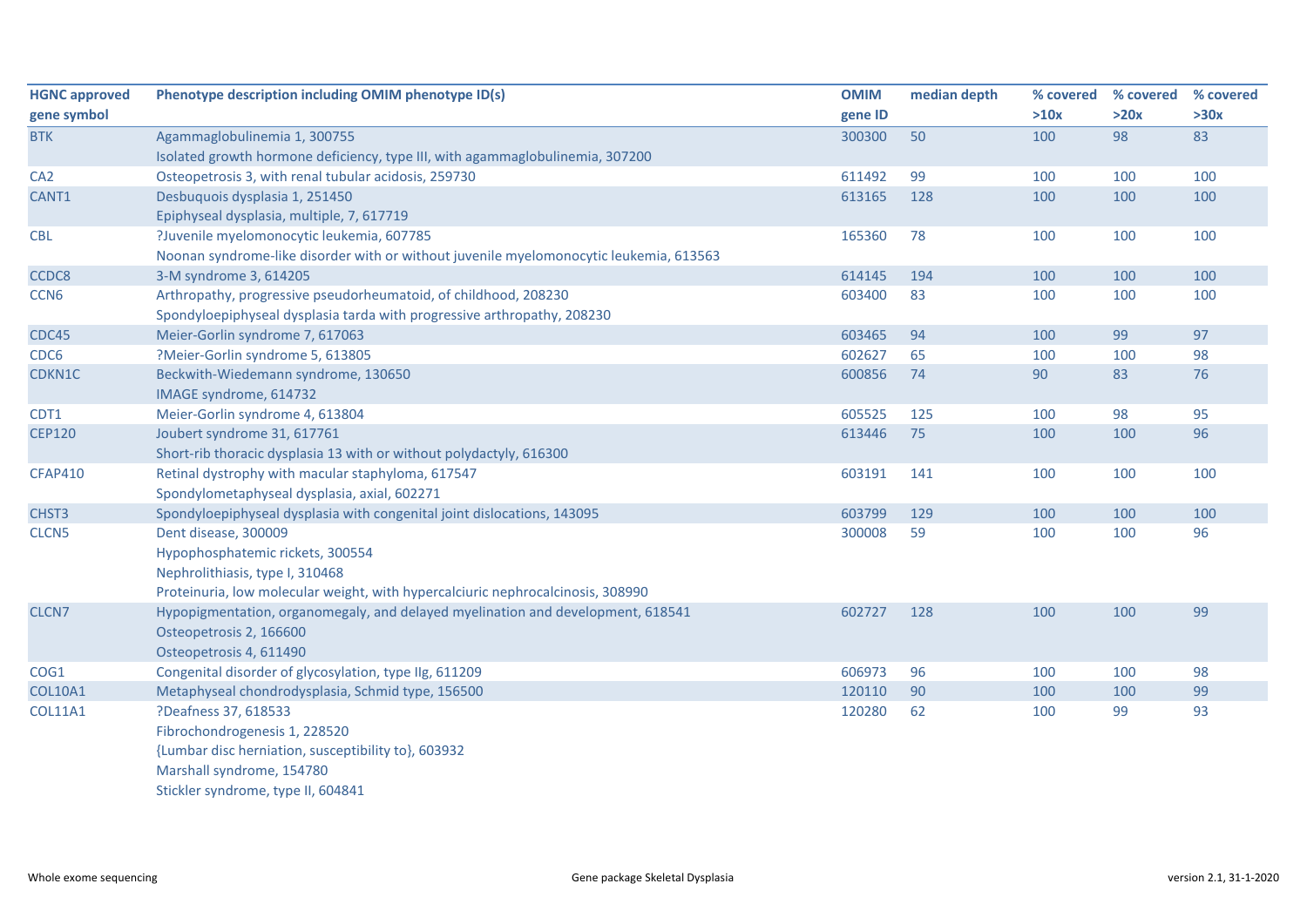| <b>HGNC approved</b> | Phenotype description including OMIM phenotype ID(s)                                                                                                                                                                                                                                                                                                                                                                                                                                                                                                                                                                                                                                                      | <b>OMIM</b> | median depth | % covered | % covered | % covered |
|----------------------|-----------------------------------------------------------------------------------------------------------------------------------------------------------------------------------------------------------------------------------------------------------------------------------------------------------------------------------------------------------------------------------------------------------------------------------------------------------------------------------------------------------------------------------------------------------------------------------------------------------------------------------------------------------------------------------------------------------|-------------|--------------|-----------|-----------|-----------|
| gene symbol          |                                                                                                                                                                                                                                                                                                                                                                                                                                                                                                                                                                                                                                                                                                           | gene ID     |              | >10x      | >20x      | >30x      |
| <b>COL11A2</b>       | Deafness 13, 601868<br>Deafness 53, 609706<br>Fibrochondrogenesis 2, 614524<br>Otospondylomegaepiphyseal dysplasia, 184840<br>Otospondylomegaepiphyseal dysplasia, 215150                                                                                                                                                                                                                                                                                                                                                                                                                                                                                                                                 | 120290      | 110          | 100       | 100       | 100       |
| COL1A1               | {Bone mineral density variation QTL, osteoporosis}, 166710<br>Caffey disease, 114000<br>Ehlers-Danlos syndrome, arthrochalasia type, 1, 130060<br>Osteogenesis imperfecta, type I, 166200<br>Osteogenesis imperfecta, type II, 166210<br>Osteogenesis imperfecta, type III, 259420<br>Osteogenesis imperfecta, type IV, 166220                                                                                                                                                                                                                                                                                                                                                                            | 120150      | 130          | 100       | 100       | 100       |
| COL1A2               | Ehlers-Danlos syndrome, arthrochalasia type, 2, 617821<br>Ehlers-Danlos syndrome, cardiac valvular type, 225320<br>Osteogenesis imperfecta, type II, 166210<br>Osteogenesis imperfecta, type III, 259420<br>Osteogenesis imperfecta, type IV, 166220<br>{Osteoporosis, postmenopausal}, 166710                                                                                                                                                                                                                                                                                                                                                                                                            | 120160      | 70           | 100       | 100       | 97        |
| COL2A1               | Achondrogenesis, type II or hypochondrogenesis, 200610<br>Avascular necrosis of the femoral head, 608805<br>Czech dysplasia, 609162<br>Epiphyseal dysplasia, multiple, with myopia and deafness, 132450<br>Kniest dysplasia, 156550<br>Legg-Calve-Perthes disease, 150600<br>Osteoarthritis with mild chondrodysplasia, 604864<br>Platyspondylic skeletal dysplasia, Torrance type, 151210<br>SED congenita, 183900<br>SMED Strudwick type, 184250<br>Spondyloepiphyseal dysplasia, Stanescu type, 616583<br>Spondyloperipheral dysplasia, 271700<br>Stickler sydrome, type I, nonsyndromic ocular, 609508<br>Stickler syndrome, type I, 108300<br>Vitreoretinopathy with phalangeal epiphyseal dysplasia | 120140      | 97           | 100       | 100       | 99        |
| COL9A1               | ?Epiphyseal dysplasia, multiple, 6, 614135<br>Stickler syndrome, type IV, 614134                                                                                                                                                                                                                                                                                                                                                                                                                                                                                                                                                                                                                          | 120210      | 65           | 100       | 99        | 91        |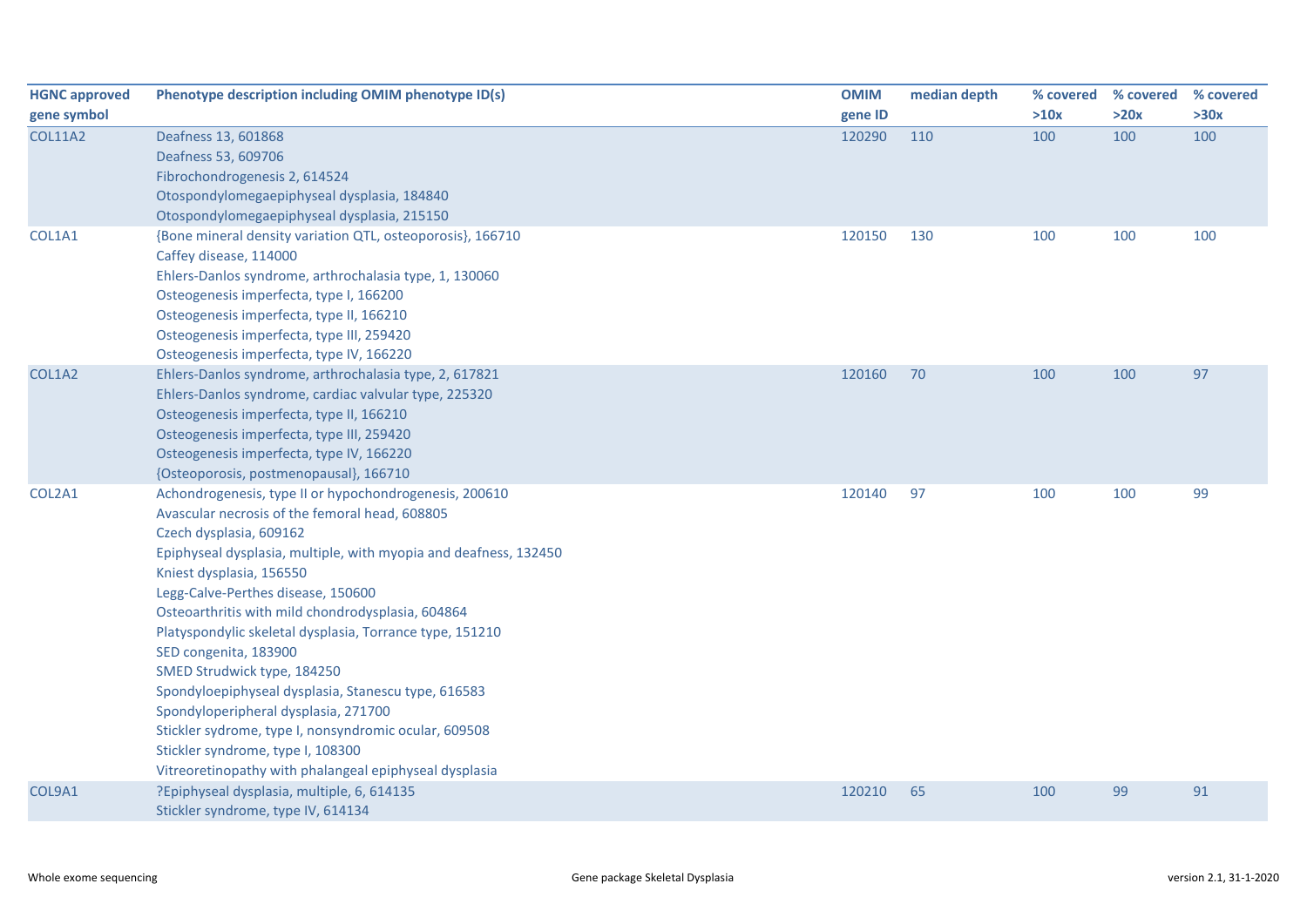| <b>HGNC approved</b> | Phenotype description including OMIM phenotype ID(s)                                             | <b>OMIM</b> | median depth | % covered | % covered | % covered |
|----------------------|--------------------------------------------------------------------------------------------------|-------------|--------------|-----------|-----------|-----------|
| gene symbol          |                                                                                                  | gene ID     |              | >10x      | >20x      | >30x      |
| COL9A2               | Epiphyseal dysplasia, multiple, 2, 600204                                                        | 120260      | 100          | 100       | 99        | 96        |
|                      | ?Stickler syndrome, type V, 614284                                                               |             |              |           |           |           |
| COL9A3               | Epiphyseal dysplasia, multiple, 3, with or without myopathy, 600969                              | 120270      | 88           | 98        | 96        | 92        |
|                      | {Intervertebral disc disease, susceptibility to}, 603932                                         |             |              |           |           |           |
| COLEC11              | 3MC syndrome 2, 265050                                                                           | 612502      | 168          | 100       | 100       | 100       |
| <b>COMP</b>          | Epiphyseal dysplasia, multiple, 1, 132400                                                        | 600310      | 112          | 100       | 97        | 93        |
|                      | Pseudoachondroplasia, 177170                                                                     |             |              |           |           |           |
| CREB3L1              | Osteogenesis imperfecta, type XVI, 616229                                                        | 616215      | 107          | 100       | 100       | 98        |
| <b>CREBBP</b>        | Menke-Hennekam syndrome 1, 618332                                                                | 600140      | 85           | 100       | 99        | 94        |
|                      | Rubinstein-Taybi syndrome 1, 180849                                                              |             |              |           |           |           |
| <b>CRTAP</b>         | Osteogenesis imperfecta, type VII, 610682                                                        | 605497      | 86           | 100       | 100       | 99        |
| <b>CSGALNACT1</b>    | No OMIM phenotype                                                                                | 616615      | 115          | 100       | 100       | 100       |
| <b>CTSA</b>          | Galactosialidosis, 256540                                                                        | 613111      | 124          | 100       | 100       | 100       |
| <b>CTSK</b>          | Pycnodysostosis, 265800                                                                          | 601105      | 65           | 100       | 100       | 98        |
| CUL7                 | 3-M syndrome 1, 273750                                                                           | 609577      | 111          | 100       | 100       | 100       |
| <b>CYP26B1</b>       | Craniosynostosis with radiohumeral fusions and other skeletal and craniofacial anomalies, 614416 | 605207      | 159          | 100       | 100       | 100       |
| <b>CYP27B1</b>       | Vitamin D-dependent rickets, type I, 264700                                                      | 609506      | 122          | 100       | 100       | 100       |
| DDR <sub>2</sub>     | Spondylometaepiphyseal dysplasia, short limb-hand type, 271665                                   | 191311      | 89           | 100       | 100       | 99        |
|                      | Warburg-Cinotti syndrome, 618175                                                                 |             |              |           |           |           |
| DHCR24               | Desmosterolosis, 602398                                                                          | 606418      | 119          | 100       | 100       | 100       |
| DLL3                 | Spondylocostal dysostosis 1, 277300                                                              | 602768      | 100          | 100       | 96        | 89        |
| DLX3                 | Amelogenesis imperfecta, type IV, 104510                                                         | 600525      | 137          | 100       | 100       | 84        |
|                      | Trichodontoosseous syndrome, 190320                                                              |             |              |           |           |           |
| DMP1                 | Hypophosphatemic rickets, AR, 241520                                                             | 600980      | 80           | 100       | 100       | 97        |
| <b>DONSON</b>        | Microcephaly, short stature, and limb abnormalities, 617604                                      | 611428      | 45           | 100       | 91        | 75        |
|                      | Microcephaly-micromelia syndrome, 251230                                                         |             |              |           |           |           |
| DPM1                 | Congenital disorder of glycosylation, type Ie, 608799                                            | 603503      | 79           | 94        | 89        | 85        |
| DVL1                 | Robinow syndrome 2, 616331                                                                       | 601365      | 123          | 100       | 100       | 99        |
| <b>DYM</b>           | Dyggve-Melchior-Clausen disease, 223800                                                          | 607461      | 67           | 100       | 98        | 88        |
|                      | Smith-McCort dysplasia, 607326                                                                   |             |              |           |           |           |
| DYNC2H1              | Short-rib thoracic dysplasia 3 with or without polydactyly, 613091                               | 603297      | 71           | 100       | 99        | 91        |
| <b>EBP</b>           | Chondrodysplasia punctata dominant, 302960                                                       | 300205      | 93           | 100       | 100       | 100       |
|                      | MEND syndrome, 300960                                                                            |             |              |           |           |           |
| EIF2AK3              | Wolcott-Rallison syndrome, 226980                                                                | 604032      | 72           | 100       | 99        | 94        |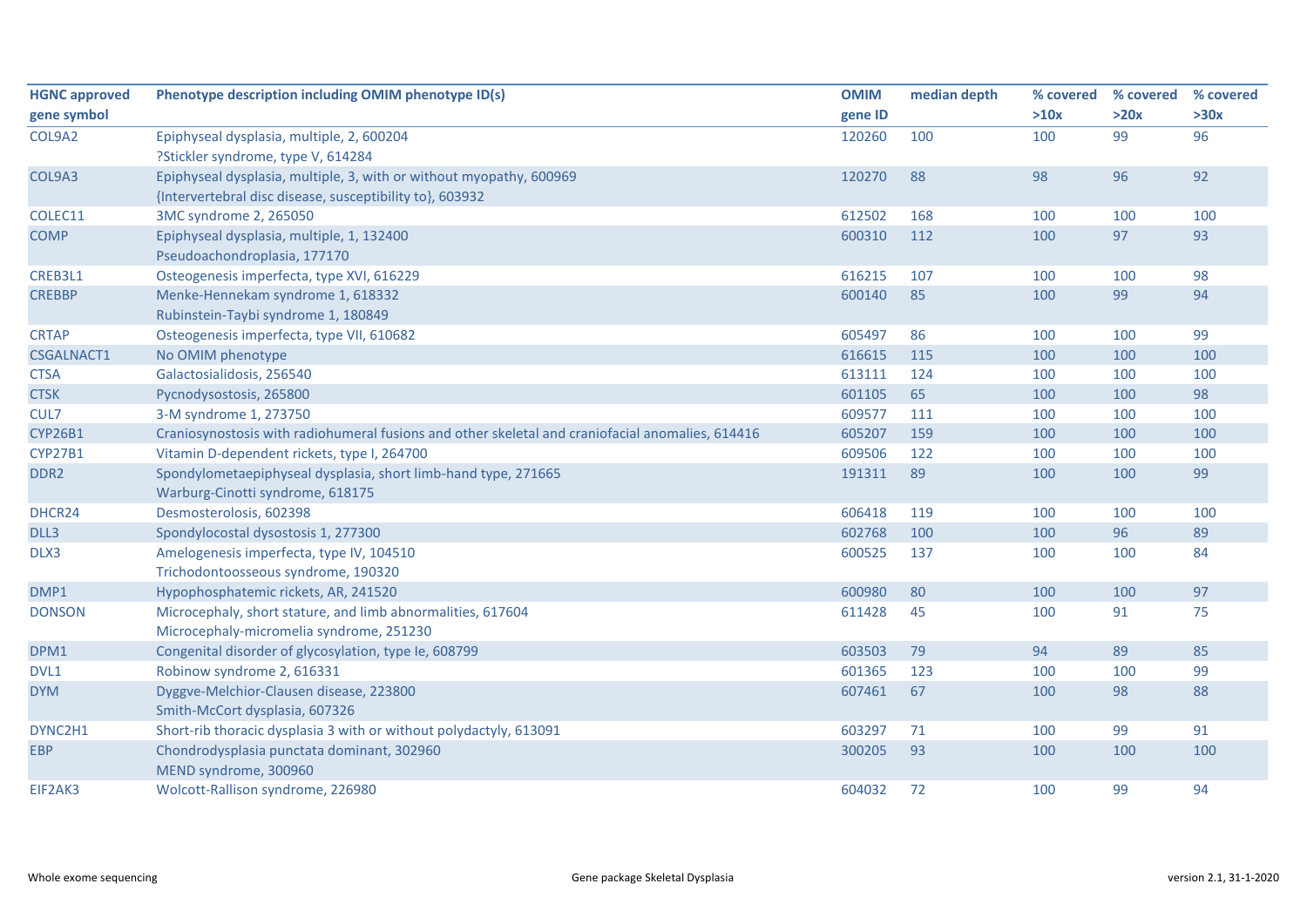| <b>HGNC approved</b> | Phenotype description including OMIM phenotype ID(s)                   | <b>OMIM</b> | median depth | % covered | % covered | % covered |
|----------------------|------------------------------------------------------------------------|-------------|--------------|-----------|-----------|-----------|
| gene symbol          |                                                                        | gene ID     |              | >10x      | >20x      | >30x      |
| ENPP1                | Arterial calcification, generalized, of infancy, 1, 208000             | 173335      | 57           | 97        | 93        | 85        |
|                      | Cole disease, 615522                                                   |             |              |           |           |           |
|                      | {Diabetes mellitus, non-insulin-dependent, susceptibility to}, 125853  |             |              |           |           |           |
|                      | Hypophosphatemic rickets, 2, 613312                                    |             |              |           |           |           |
|                      | {Obesity, susceptibility to}, 601665                                   |             |              |           |           |           |
| <b>EVC</b>           | Ellis-van Creveld syndrome, 225500                                     | 604831      | 98           | 96        | 94        | 94        |
|                      | ?Weyers acrofacial dysostosis, 193530                                  |             |              |           |           |           |
| EVC <sub>2</sub>     | Ellis-van Creveld syndrome, 225500                                     | 607261      | 87           | 100       | 99        | 95        |
|                      | Weyers acrofacial dysostosis, 193530                                   |             |              |           |           |           |
| EXT1                 | Chondrosarcoma, 215300                                                 | 608177      | 70           | 100       | 100       | 96        |
|                      | Exostoses, multiple, type 1, 133700                                    |             |              |           |           |           |
| EXT <sub>2</sub>     | Exostoses, multiple, type 2, 133701                                    | 608210      | 98           | 100       | 100       | 97        |
|                      | Seizures, scoliosis, and macrocephaly syndrome, 616682                 |             |              |           |           |           |
| EXTL3                | Immunoskeletal dysplasia with neurodevelopmental abnormalities, 617425 | 605744      | 150          | 100       | 100       | 100       |
| <b>FAM111A</b>       | Gracile bone dysplasia, 602361                                         | 615292      | 75           | 100       | 100       | 100       |
|                      | Kenny-Caffey syndrome, type 2, 127000                                  |             |              |           |           |           |
| FAM20C               | Raine syndrome, 259775                                                 | 611061      | 125          | 100       | 100       | 100       |
| FBN1                 | Acromicric dysplasia, 102370                                           | 134797      | 186          | 100       | 100       | 100       |
|                      | Ectopia lentis, familial, 129600                                       |             |              |           |           |           |
|                      | Geleophysic dysplasia 2, 614185                                        |             |              |           |           |           |
|                      | MASS syndrome, 604308                                                  |             |              |           |           |           |
|                      | Marfan lipodystrophy syndrome, 616914                                  |             |              |           |           |           |
|                      | Marfan syndrome, 154700                                                |             |              |           |           |           |
|                      | Stiff skin syndrome, 184900                                            |             |              |           |           |           |
|                      | Weill-Marchesani syndrome 2, dominant, 608328                          |             |              |           |           |           |
| FERMT3               | Leukocyte adhesion deficiency, type III, 612840                        | 607901      | 114          | 100       | 100       | 97        |
| FGD1                 | Aarskog-Scott syndrome, 305400                                         | 300546      | 71           | 100       | 98        | 95        |
|                      | Mental retardation syndromic 16, 305400                                |             |              |           |           |           |
| FGF23                | Hypophosphatemic rickets, 193100                                       | 605380      | 88           | 100       | 100       | 97        |
|                      | Osteomalacia, tumor-induced                                            |             |              |           |           |           |
|                      | Tumoral calcinosis, hyperphosphatemic, familial, 2, 617993             |             |              |           |           |           |
| FGF8                 | Hypogonadotropic hypogonadism 6 with or without anosmia, 612702        | 600483      | 134          | 100       | 94        | 94        |
| FGF9                 | Multiple synostoses syndrome 3, 612961                                 | 600921      | 80           | 100       | 100       | 100       |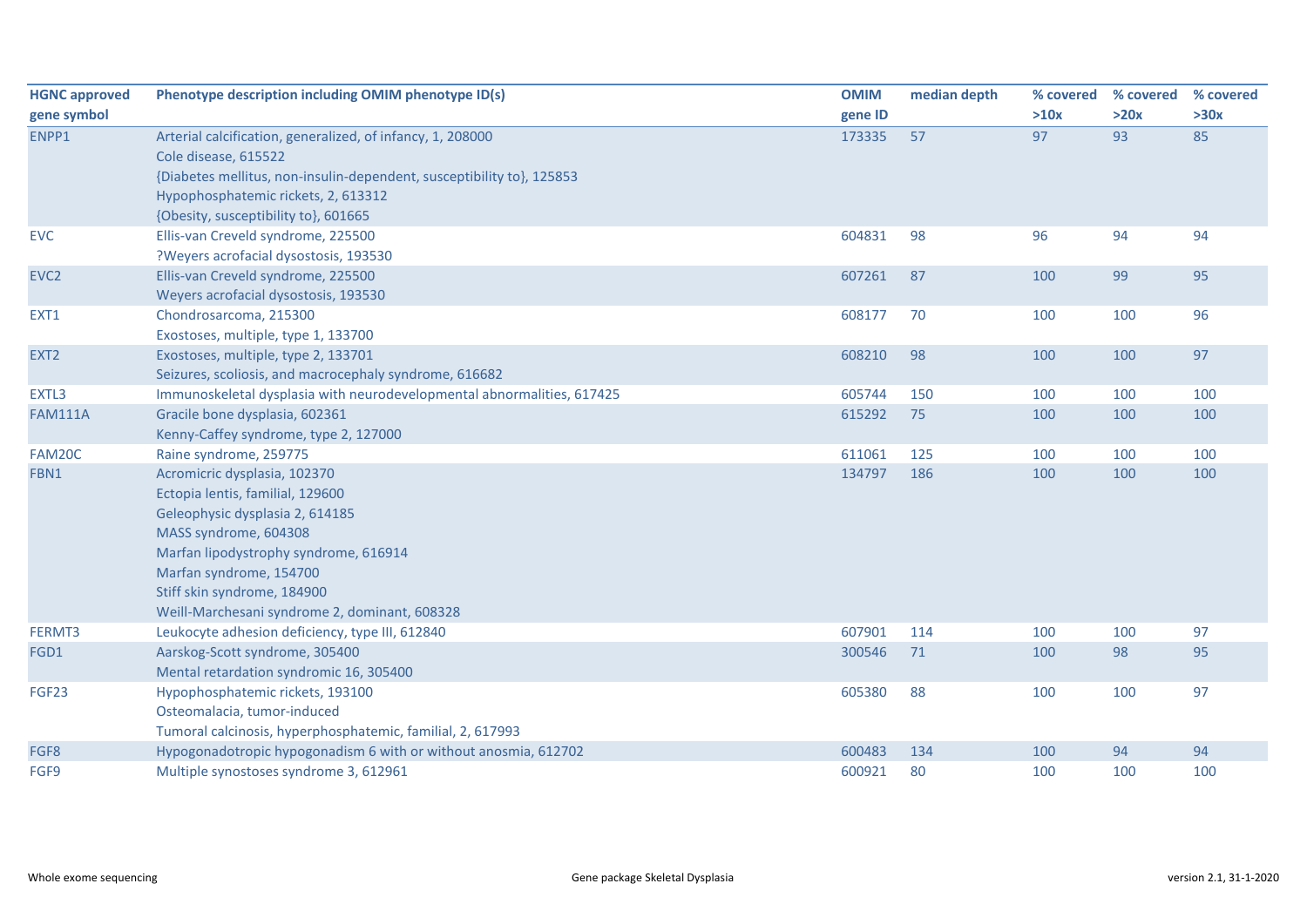| <b>HGNC approved</b> | Phenotype description including OMIM phenotype ID(s)                                   | <b>OMIM</b> | median depth | % covered | % covered | % covered |
|----------------------|----------------------------------------------------------------------------------------|-------------|--------------|-----------|-----------|-----------|
| gene symbol          |                                                                                        | gene ID     |              | >10x      | >20x      | >30x      |
| FGFR1                | Encephalocraniocutaneous lipomatosis, somatic mosaic, 613001                           | 136350      | 102          | 100       | 100       | 98        |
|                      | Hartsfield syndrome, 615465                                                            |             |              |           |           |           |
|                      | Hypogonadotropic hypogonadism 2 with or without anosmia, 147950                        |             |              |           |           |           |
|                      | Jackson-Weiss syndrome, 123150                                                         |             |              |           |           |           |
|                      | Osteoglophonic dysplasia, 166250                                                       |             |              |           |           |           |
|                      | Pfeiffer syndrome, 101600                                                              |             |              |           |           |           |
|                      | Trigonocephaly 1, 190440                                                               |             |              |           |           |           |
| FGFR2                | Antley-Bixler syndrome without genital anomalies or disordered steroidogenesis, 207410 | 176943      | 74           | 100       | 100       | 95        |
|                      | Apert syndrome, 101200                                                                 |             |              |           |           |           |
|                      | Beare-Stevenson cutis gyrata syndrome, 123790                                          |             |              |           |           |           |
|                      | Bent bone dysplasia syndrome, 614592                                                   |             |              |           |           |           |
|                      | Craniofacial-skeletal-dermatologic dysplasia, 101600                                   |             |              |           |           |           |
|                      | Craniosynostosis, nonspecific                                                          |             |              |           |           |           |
|                      | Crouzon syndrome, 123500                                                               |             |              |           |           |           |
|                      | Gastric cancer, somatic, 613659                                                        |             |              |           |           |           |
|                      | Jackson-Weiss syndrome, 123150                                                         |             |              |           |           |           |
|                      | LADD syndrome, 149730                                                                  |             |              |           |           |           |
|                      | Pfeiffer syndrome, 101600                                                              |             |              |           |           |           |
|                      | Saethre-Chotzen syndrome, 101400                                                       |             |              |           |           |           |
|                      | Scaphocephaly and Axenfeld-Rieger anomaly                                              |             |              |           |           |           |
|                      | Scaphocephaly, maxillary retrusion, and mental retardation, 609579                     |             |              |           |           |           |
| FGFR3                | Achondroplasia, 100800                                                                 | 134934      | 122          | 100       | 100       | 98        |
|                      | Bladder cancer, somatic, 109800                                                        |             |              |           |           |           |
|                      | CATSHL syndrome, 610474                                                                |             |              |           |           |           |
|                      | Cervical cancer, somatic, 603956                                                       |             |              |           |           |           |
|                      | Colorectal cancer, somatic, 114500                                                     |             |              |           |           |           |
|                      | Crouzon syndrome with acanthosis nigricans, 612247                                     |             |              |           |           |           |
|                      | Hypochondroplasia, 146000                                                              |             |              |           |           |           |
|                      | LADD syndrome, 149730                                                                  |             |              |           |           |           |
|                      | Muenke syndrome, 602849                                                                |             |              |           |           |           |
|                      | Nevus, epidermal, somatic, 162900                                                      |             |              |           |           |           |
|                      | SADDAN, 616482                                                                         |             |              |           |           |           |
|                      | Spermatocytic seminoma, somatic, 273300                                                |             |              |           |           |           |
|                      | Thanatophoric dysplasia, type I, 187600                                                |             |              |           |           |           |
|                      | Thanatophoric dysplasia, type II, 187601                                               |             |              |           |           |           |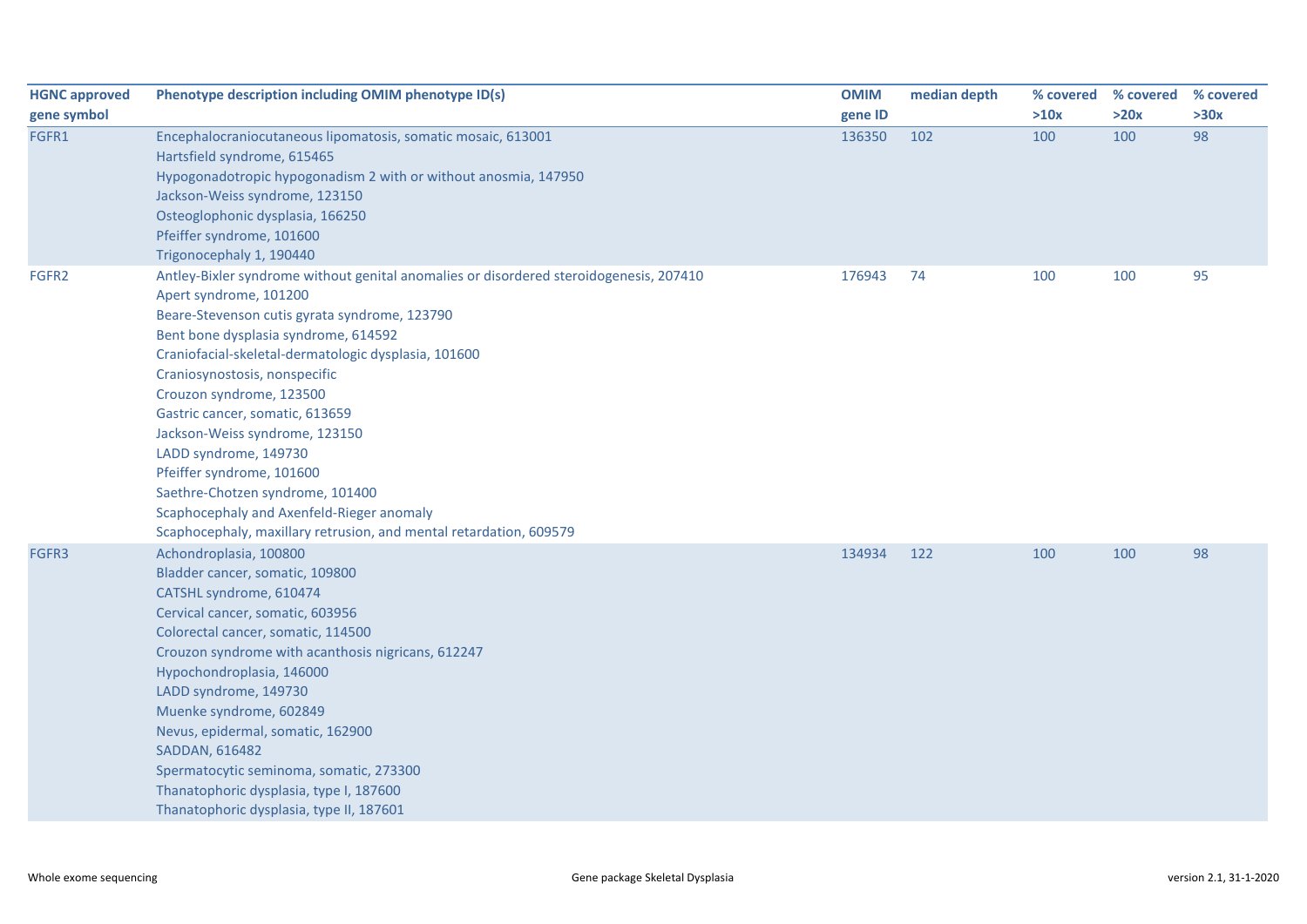| <b>HGNC approved</b> | Phenotype description including OMIM phenotype ID(s)        | <b>OMIM</b> | median depth | % covered | % covered | % covered |
|----------------------|-------------------------------------------------------------|-------------|--------------|-----------|-----------|-----------|
| gene symbol          |                                                             | gene ID     |              | >10x      | >20x      | >30x      |
| FIG4                 | Amyotrophic lateral sclerosis 11, 612577                    | 609390      | 59           | 100       | 99        | 94        |
|                      | Charcot-Marie-Tooth disease, type 4J, 611228                |             |              |           |           |           |
|                      | ?Polymicrogyria, bilateral temporooccipital, 612691         |             |              |           |           |           |
|                      | Yunis-Varon syndrome, 216340                                |             |              |           |           |           |
| FKBP10               | Bruck syndrome 1, 259450                                    | 607063      | 131          | 100       | 100       | 100       |
|                      | Osteogenesis imperfecta, type XI, 610968                    |             |              |           |           |           |
| <b>FLNA</b>          | Cardiac valvular dysplasia, 314400                          | 300017      | 110          | 100       | 100       | 100       |
|                      | Congenital short bowel syndrome, 300048                     |             |              |           |           |           |
|                      | ?FG syndrome 2, 300321                                      |             |              |           |           |           |
|                      | Frontometaphyseal dysplasia 1, 305620                       |             |              |           |           |           |
|                      | Heterotopia, periventricular, 1, 300049                     |             |              |           |           |           |
|                      | Intestinal pseudoobstruction, neuronal, 300048              |             |              |           |           |           |
|                      | Melnick-Needles syndrome, 309350                            |             |              |           |           |           |
|                      | Otopalatodigital syndrome, type I, 311300                   |             |              |           |           |           |
|                      | Otopalatodigital syndrome, type II, 304120                  |             |              |           |           |           |
|                      | Terminal osseous dysplasia, 300244                          |             |              |           |           |           |
| <b>FLNB</b>          | Atelosteogenesis, type I, 108720                            | 603381      | 110          | 100       | 100       | 99        |
|                      | Atelosteogenesis, type III, 108721                          |             |              |           |           |           |
|                      | Boomerang dysplasia, 112310                                 |             |              |           |           |           |
|                      | Larsen syndrome, 150250                                     |             |              |           |           |           |
|                      | Spondylocarpotarsal synostosis syndrome, 272460             |             |              |           |           |           |
| FN1                  | Glomerulopathy with fibronectin deposits 2, 601894          | 135600      | 80           | 100       | 100       | 96        |
|                      | Plasma fibronectin deficiency, 614101                       |             |              |           |           |           |
|                      | Spondylometaphyseal dysplasia, corner fracture type, 184255 |             |              |           |           |           |
| FUCA1                | Fucosidosis, 230000                                         | 612280      | 83           | 100       | 100       | 98        |
| FZD <sub>2</sub>     | Omodysplasia 2, 164745                                      | 600667      | 148          | 100       | 99        | 97        |
| <b>GALNS</b>         | Mucopolysaccharidosis IVA, 253000                           | 612222      | 81           | 100       | 99        | 95        |
| GALNT3               | Tumoral calcinosis, hyperphosphatemic, familial, 1, 211900  | 601756      | 69           | 100       | 100       | 97        |
| GDF3                 | Klippel-Feil syndrome 3, 613702                             | 606522      | 120          | 100       | 100       | 100       |
|                      | Microphthalmia with coloboma 6, 613703                      |             |              |           |           |           |
|                      | Microphthalmia, isolated 7, 613704                          |             |              |           |           |           |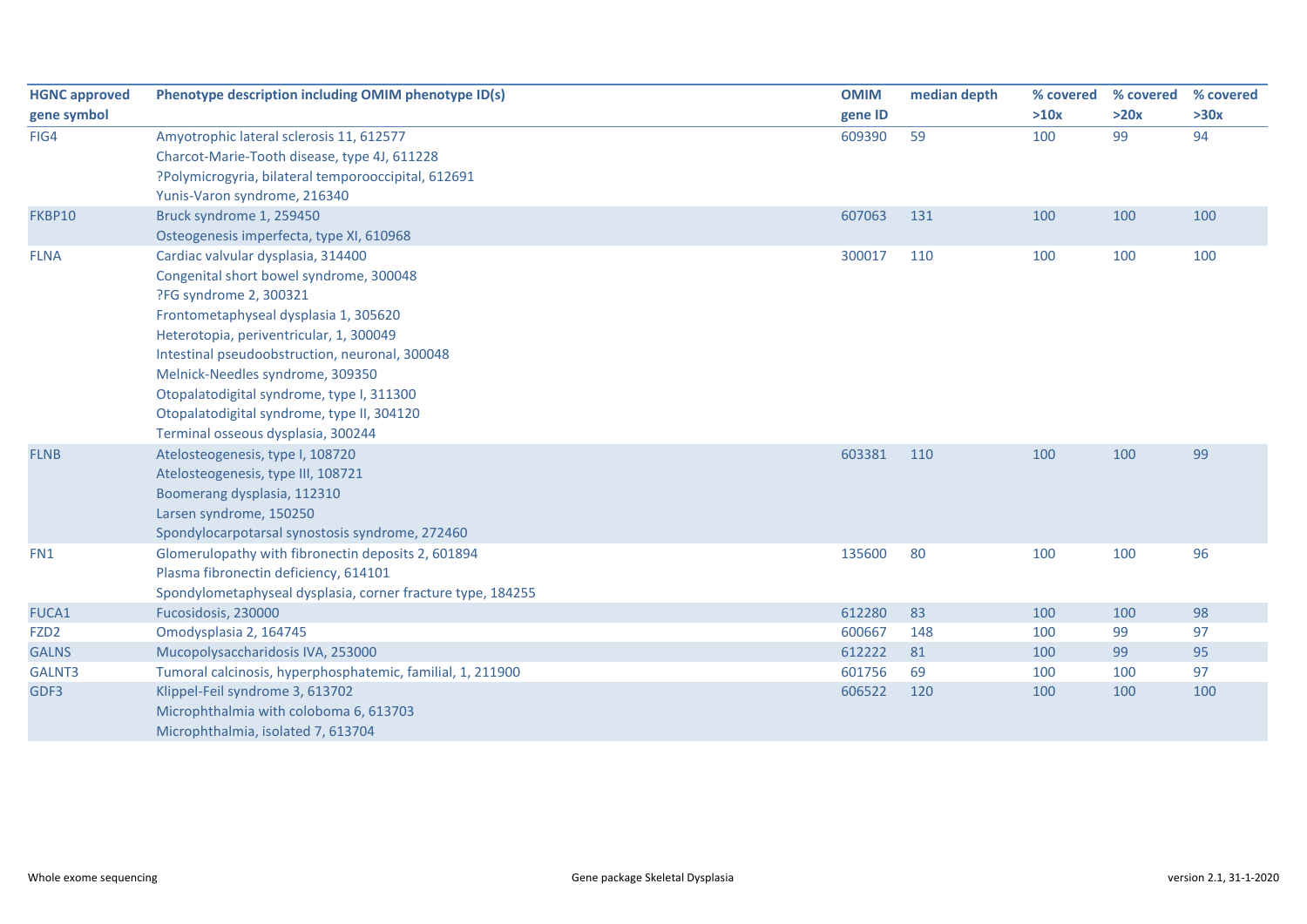| <b>HGNC approved</b> | Phenotype description including OMIM phenotype ID(s)                                           | <b>OMIM</b> | median depth | % covered | % covered | % covered |
|----------------------|------------------------------------------------------------------------------------------------|-------------|--------------|-----------|-----------|-----------|
| gene symbol          |                                                                                                | gene ID     |              | >10x      | >20x      | >30x      |
| GDF5                 | ?Acromesomelic dysplasia, Hunter-Thompson type, 201250                                         | 601146      | 143          | 100       | 100       | 100       |
|                      | Brachydactyly, type A1, C, 615072                                                              |             |              |           |           |           |
|                      | Brachydactyly, type A2, 112600                                                                 |             |              |           |           |           |
|                      | Brachydactyly, type C, 113100                                                                  |             |              |           |           |           |
|                      | Chondrodysplasia, Grebe type, 200700                                                           |             |              |           |           |           |
|                      | Du Pan syndrome, 228900                                                                        |             |              |           |           |           |
|                      | Multiple synostoses syndrome 2, 610017                                                         |             |              |           |           |           |
|                      | {Osteoarthritis-5}, 612400                                                                     |             |              |           |           |           |
|                      | Symphalangism, proximal, 1B, 615298                                                            |             |              |           |           |           |
| GDF6                 | Klippel-Feil syndrome 1, 118100                                                                | 601147      | 124          | 100       | 100       | 100       |
|                      | Leber congenital amaurosis 17, 615360                                                          |             |              |           |           |           |
|                      | Microphthalmia with coloboma 6, digenic, 613703                                                |             |              |           |           |           |
|                      | Microphthalmia, isolated 4, 613094                                                             |             |              |           |           |           |
| GH <sub>1</sub>      | Multiple synostoses syndrome 4, 617898<br>Growth hormone deficiency, isolated, type IA, 262400 | 139250      | 177          | 100       | 100       | 100       |
|                      | Growth hormone deficiency, isolated, type IB, 612781                                           |             |              |           |           |           |
|                      | Growth hormone deficiency, isolated, type II, 173100                                           |             |              |           |           |           |
|                      | Kowarski syndrome, 262650                                                                      |             |              |           |           |           |
| <b>GHR</b>           | Growth hormone insensitivity, partial, 604271                                                  | 600946      | 77           | 100       | 100       | 98        |
|                      | {Hypercholesterolemia, familial, modifier of}, 143890                                          |             |              |           |           |           |
|                      | Increased responsiveness to growth hormone, 604271                                             |             |              |           |           |           |
|                      | Laron dwarfism, 262500                                                                         |             |              |           |           |           |
| <b>GHRHR</b>         | Growth hormone deficiency, isolated, type IV, 618157                                           | 139191      | 87           | 100       | 100       | 98        |
| <b>GHSR</b>          | Growth hormone deficiency, isolated partial, 615925                                            | 601898      | 137          | 100       | 100       | 100       |
| GJA1                 | Atrioventricular septal defect 3, 600309                                                       | 121014      | 101          | 100       | 100       | 100       |
|                      | Craniometaphyseal dysplasia, 218400                                                            |             |              |           |           |           |
|                      | Erythrokeratodermia variabilis et progressiva 3, 617525                                        |             |              |           |           |           |
|                      | Hypoplastic left heart syndrome 1, 241550                                                      |             |              |           |           |           |
|                      | Oculodentodigital dysplasia, 164200                                                            |             |              |           |           |           |
|                      | Oculodentodigital dysplasia, 257850                                                            |             |              |           |           |           |
|                      | Palmoplantar keratoderma with congenital alopecia, 104100                                      |             |              |           |           |           |
|                      | Syndactyly, type III, 186100                                                                   |             |              |           |           |           |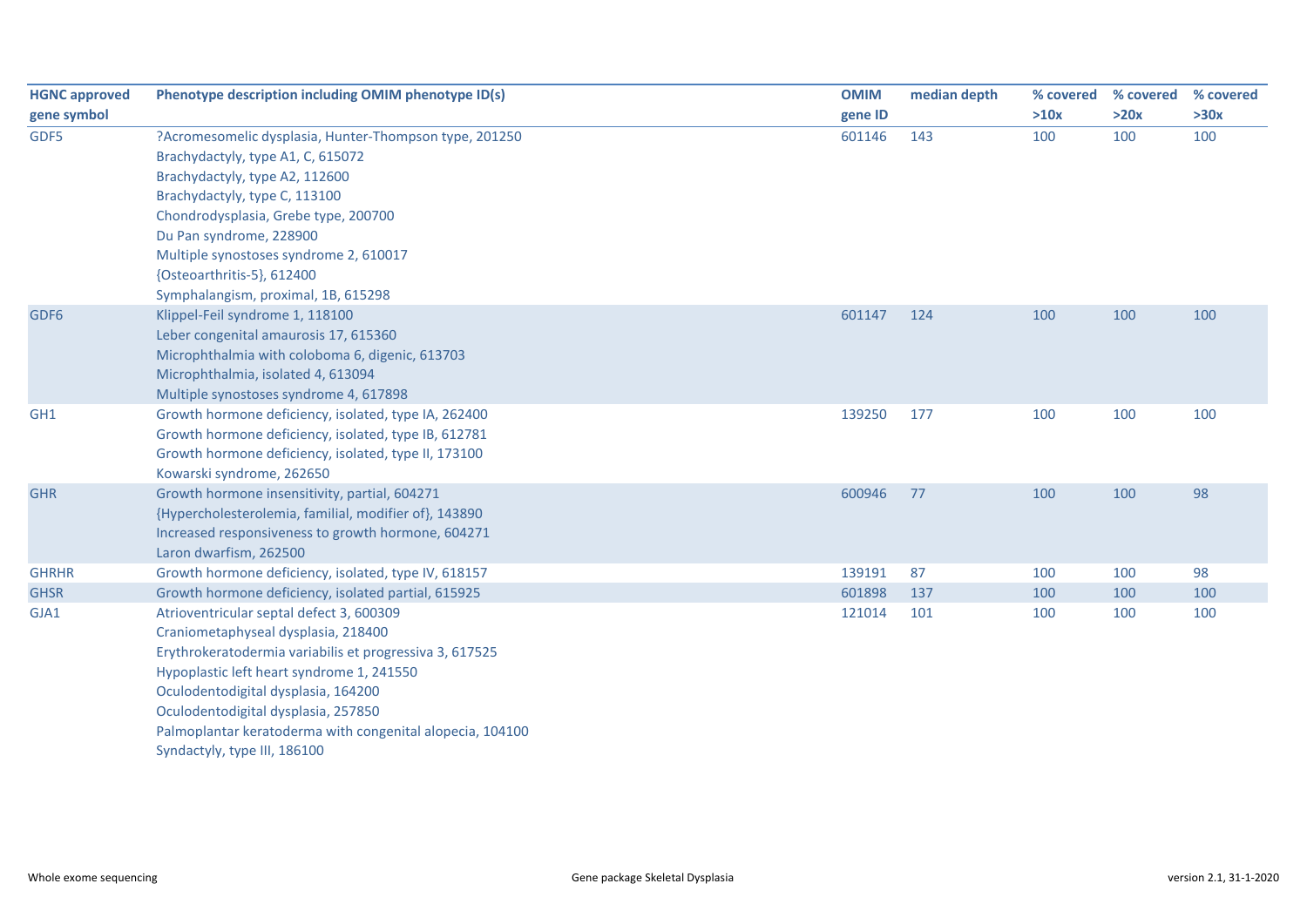| <b>HGNC approved</b> | Phenotype description including OMIM phenotype ID(s)       | <b>OMIM</b> | median depth | % covered | % covered | % covered |
|----------------------|------------------------------------------------------------|-------------|--------------|-----------|-----------|-----------|
| gene symbol          |                                                            | gene ID     |              | >10x      | >20x      | >30x      |
| GLB1                 | GM1-gangliosidosis, type I, 230500                         | 611458      | 105          | 100       | 100       | 98        |
|                      | GM1-gangliosidosis, type II, 230600                        |             |              |           |           |           |
|                      | GM1-gangliosidosis, type III, 230650                       |             |              |           |           |           |
|                      | Mucopolysaccharidosis type IVB (Morquio), 253010           |             |              |           |           |           |
| GLI2                 | Culler-Jones syndrome, 615849                              | 165230      | 163          | 100       | 100       | 99        |
|                      | Holoprosencephaly 9, 610829                                |             |              |           |           |           |
| GLI3                 | Greig cephalopolysyndactyly syndrome, 175700               | 165240      | 110          | 100       | 100       | 99        |
|                      | {Hypothalamic hamartomas, somatic}, 241800                 |             |              |           |           |           |
|                      | Pallister-Hall syndrome, 146510                            |             |              |           |           |           |
|                      | Polydactyly, postaxial, types A1 and B, 174200             |             |              |           |           |           |
|                      | Polydactyly, preaxial, type IV, 174700                     |             |              |           |           |           |
| <b>GMNN</b>          | Meier-Gorlin syndrome 6, 616835                            | 602842      | 60           | 100       | 100       | 96        |
| <b>GNAS</b>          | ACTH-independent macronodular adrenal hyperplasia, 219080  | 139320      | 180          | 100       | 100       | 97        |
|                      | McCune-Albright syndrome, somatic, mosaic, 174800          |             |              |           |           |           |
|                      | Osseous heteroplasia, progressive, 166350                  |             |              |           |           |           |
|                      | Pituitary adenoma 3, multiple types, somatic, 617686       |             |              |           |           |           |
|                      | Pseudohypoparathyroidism Ia, 103580                        |             |              |           |           |           |
|                      | Pseudohypoparathyroidism Ib, 603233                        |             |              |           |           |           |
|                      | Pseudohypoparathyroidism Ic, 612462                        |             |              |           |           |           |
|                      | Pseudopseudohypoparathyroidism, 612463                     |             |              |           |           |           |
| <b>GNPAT</b>         | Rhizomelic chondrodysplasia punctata, type 2, 222765       | 602744      | 78           | 100       | 100       | 96        |
| <b>GNPTAB</b>        | Mucolipidosis II alpha/beta, 252500                        | 607840      | 63           | 100       | 99        | 95        |
|                      | Mucolipidosis III alpha/beta, 252600                       |             |              |           |           |           |
| <b>GNPTG</b>         | Mucolipidosis III gamma, 252605                            | 607838      | 153          | 100       | 99        | 94        |
| <b>GNS</b>           | Mucopolysaccharidosis type IIID, 252940                    | 607664      | 68           | 100       | 100       | 98        |
| <b>GORAB</b>         | Geroderma osteodysplasticum, 231070                        | 607983      | 66           | 100       | 100       | 98        |
| GPC6                 | Omodysplasia 1, 258315                                     | 604404      | 76           | 100       | 100       | 97        |
| GPX4                 | Spondylometaphyseal dysplasia, Sedaghatian type, 250220    | 138322      | 189          | 100       | 100       | 97        |
| <b>GUSB</b>          | Mucopolysaccharidosis VII, 253220                          | 611499      | 106          | 100       | 100       | 97        |
| HDAC4                | No OMIM phenotype                                          | 605314      | 112          | 100       | 100       | 100       |
| HES7                 | Spondylocostal dysostosis 4, 613686                        | 608059      | 61           | 95        | 86        | 76        |
| HESX1                | Growth hormone deficiency with pituitary anomalies, 182230 | 601802      | 71           | 100       | 100       | 95        |
|                      | Pituitary hormone deficiency, combined, 5, 182230          |             |              |           |           |           |
|                      | Septooptic dysplasia, 182230                               |             |              |           |           |           |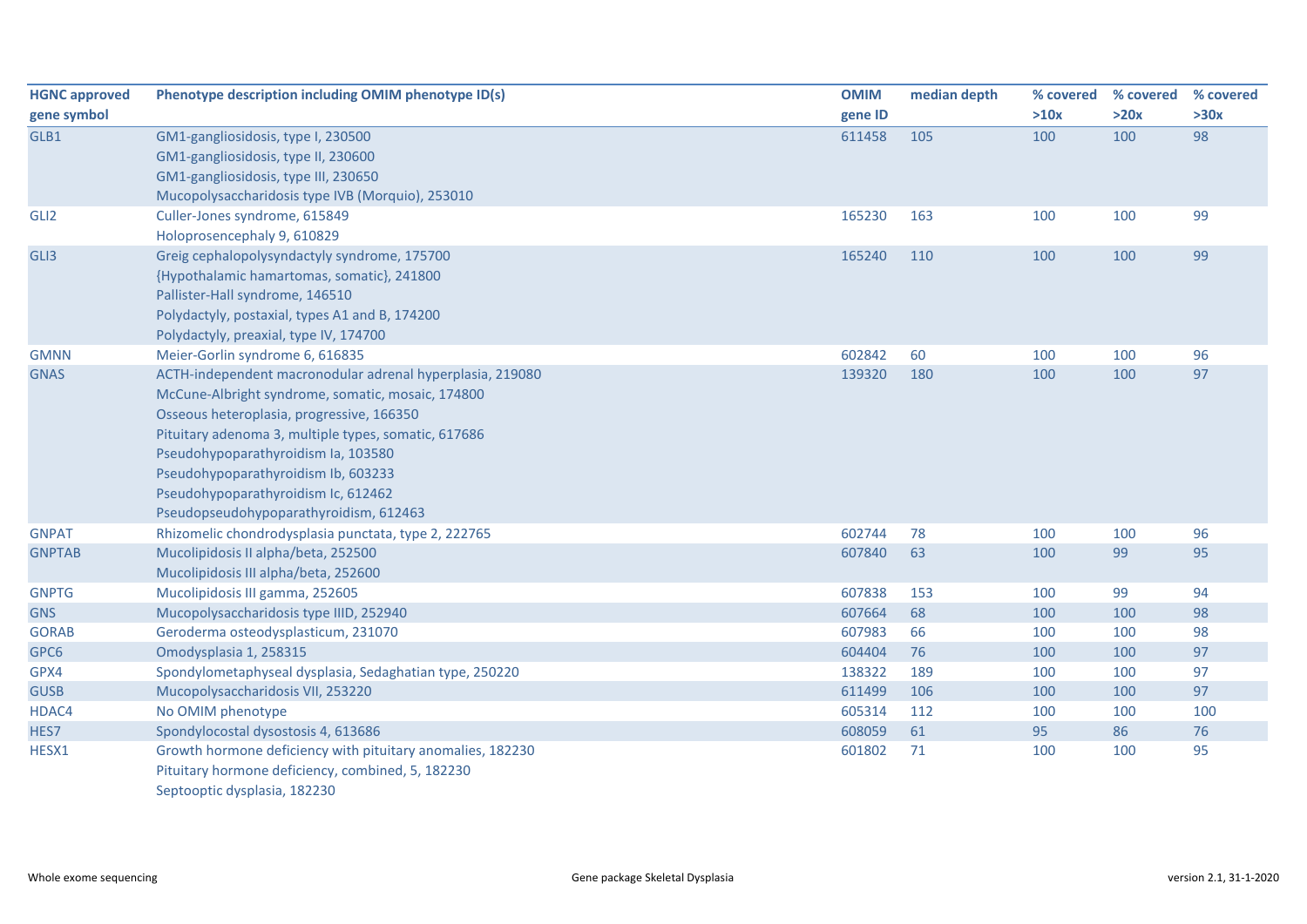| <b>HGNC approved</b> | Phenotype description including OMIM phenotype ID(s)                                   | <b>OMIM</b> | median depth | % covered | % covered | % covered |
|----------------------|----------------------------------------------------------------------------------------|-------------|--------------|-----------|-----------|-----------|
| gene symbol          |                                                                                        | gene ID     |              | >10x      | >20x      | >30x      |
| <b>HGSNAT</b>        | Mucopolysaccharidosis type IIIC (Sanfilippo C), 252930                                 | 610453      | 70           | 94        | 94        | 92        |
|                      | Retinitis pigmentosa 73, 616544                                                        |             |              |           |           |           |
| HOXA13               | ?Guttmacher syndrome, 176305                                                           | 142959      | 80           | 86        | 78        | 74        |
|                      | Hand-foot-uterus syndrome, 140000                                                      |             |              |           |           |           |
| <b>HPGD</b>          | Cranioosteoarthropathy, 259100                                                         | 601688      | 73           | 100       | 100       | 98        |
|                      | Digital clubbing, isolated congenital, 119900                                          |             |              |           |           |           |
|                      | Hypertrophic osteoarthropathy, primary 1, 259100                                       |             |              |           |           |           |
| <b>HRAS</b>          | Bladder cancer, somatic, 109800                                                        | 190020      | 179          | 100       | 100       | 100       |
|                      | Congenital myopathy with excess of muscle spindles, 218040                             |             |              |           |           |           |
|                      | Costello syndrome, 218040                                                              |             |              |           |           |           |
|                      | Nevus sebaceous or woolly hair nevus, somatic, 162900                                  |             |              |           |           |           |
|                      | Schimmelpenning-Feuerstein-Mims syndrome, somatic mosaic, 163200                       |             |              |           |           |           |
|                      | Spitz nevus or nevus spilus, somatic, 137550                                           |             |              |           |           |           |
|                      | Thyroid carcinoma, follicular, somatic, 188470                                         |             |              |           |           |           |
| HSPA9                | Anemia, sideroblastic, 4, 182170                                                       | 600548      | 70           | 100       | 99        | 93        |
|                      | Even-plus syndrome, 616854                                                             |             |              |           |           |           |
| HSPG2                | Dyssegmental dysplasia, Silverman-Handmaker type, 224410                               | 142461      | 105          | 99        | 99        | 99        |
|                      | Schwartz-Jampel syndrome, type 1, 255800                                               |             |              |           |           |           |
| HYLS1                | Hydrolethalus syndrome, 236680                                                         | 610693      | 74           | 100       | 100       | 100       |
| IDH <sub>2</sub>     | D-2-hydroxyglutaric aciduria 2, 613657                                                 | 147650      | 105          | 100       | 100       | 100       |
| <b>IDS</b>           | Mucopolysaccharidosis II, 309900                                                       | 300823      | 74           | 100       | 99        | 95        |
| <b>IDUA</b>          | Mucopolysaccharidosis Ih, 607014                                                       | 252800      | 138          | 100       | 97        | 91        |
|                      | Mucopolysaccharidosis Ih/s, 607015                                                     |             |              |           |           |           |
|                      | Mucopolysaccharidosis Is, 607016                                                       |             |              |           |           |           |
| <b>IFITM5</b>        | Osteogenesis imperfecta, type V, 610967                                                | 614757      | 131          | 100       | 100       | 100       |
| <b>IFT122</b>        | Cranioectodermal dysplasia 1, 218330                                                   | 606045      | 111          | 100       | 100       | 99        |
| <b>IFT140</b>        | Retinitis pigmentosa 80, 617781                                                        | 614620      | 113          | 100       | 100       | 98        |
|                      | Short-rib thoracic dysplasia 9 with or without polydactyly, 266920                     |             |              |           |           |           |
| <b>IFT172</b>        | Retinitis pigmentosa 71, 616394                                                        | 607386      | 75           | 100       | 100       | 96        |
|                      | Short-rib thoracic dysplasia 10 with or without polydactyly, 615630                    |             |              |           |           |           |
| IFT43                | ?Cranioectodermal dysplasia 3, 614099                                                  | 614068      | 75           | 100       | 100       | 100       |
|                      | ?Retinitis pigmentosa 81, 617871                                                       |             |              |           |           |           |
|                      | Short-rib thoracic dysplasia 18 with polydactyly, 617866                               |             |              |           |           |           |
| <b>IFT80</b>         | Short-rib thoracic dysplasia 2 with or without polydactyly, 611263                     | 611177      | 62           | 100       | 98        | 87        |
| IGF1                 | Growth retardation with deafness and mental retardation due to IGF1 deficiency, 608747 | 147440      | 71           | 100       | 100       | 100       |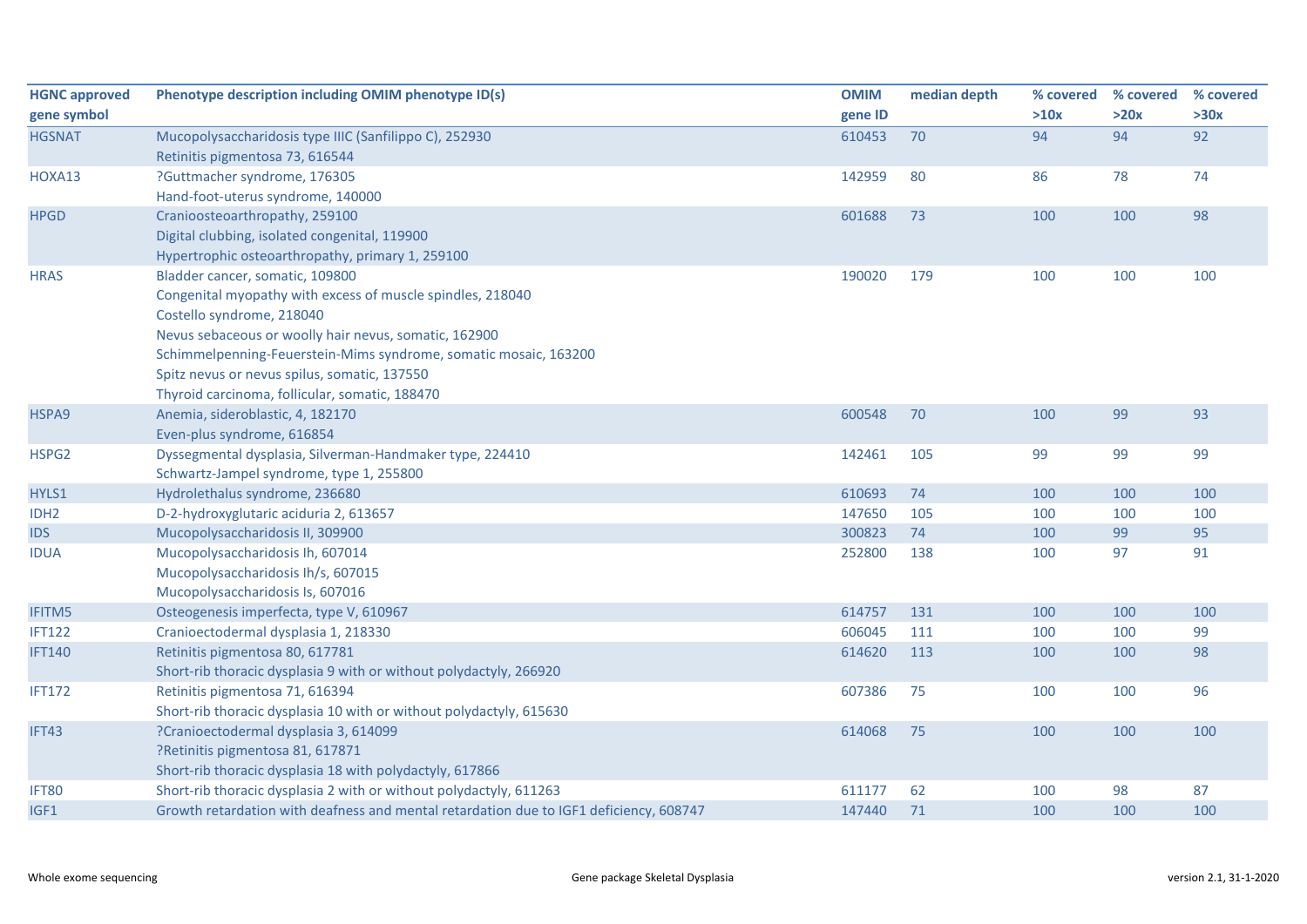| <b>HGNC approved</b> | Phenotype description including OMIM phenotype ID(s)                       | <b>OMIM</b> | median depth | % covered | % covered | % covered |
|----------------------|----------------------------------------------------------------------------|-------------|--------------|-----------|-----------|-----------|
| gene symbol          |                                                                            | gene ID     |              | >10x      | >20x      | >30x      |
| IGF1R                | Insulin-like growth factor I, resistance to, 270450                        | 147370      | 120          | 100       | 100       | 100       |
| <b>IGFALS</b>        | Acid-labile subunit, deficiency of, 615961                                 | 601489      | 103          | 100       | 100       | 100       |
| IGSF1                | Hypothyroidism, central, and testicular enlargement, 300888                | 300137      | 62           | 100       | 99        | 93        |
| <b>IHH</b>           | Acrocapitofemoral dysplasia, 607778                                        | 600726      | 133          | 100       | 100       | 100       |
|                      | Brachydactyly, type A1, 112500                                             |             |              |           |           |           |
| <b>IKBKB</b>         | Immunodeficiency 15A, 618204                                               | 603258      | 86           | 100       | 100       | 97        |
|                      | Immunodeficiency 15B, 615592                                               |             |              |           |           |           |
| <b>IKBKG</b>         | Ectodermal dysplasia and immunodeficiency 1, 300291                        | 300248      | 24           | 38        | 33        | 31        |
|                      | Ectodermal, dysplasia, anhidrotic, lymphedema and immunodeficiency, 300301 |             |              |           |           |           |
|                      | Immunodeficiency 33, 300636                                                |             |              |           |           |           |
|                      | Immunodeficiency, isolated, 300584                                         |             |              |           |           |           |
|                      | Incontinentia pigmenti, 308300                                             |             |              |           |           |           |
|                      | Invasive pneumococcal disease, recurrent isolated, 2, 300640               |             |              |           |           |           |
| IL2RG                | Combined immunodeficiency, moderate, 312863                                | 308380      | 54           | 100       | 99        | 91        |
|                      | Severe combined immunodeficiency, 300400                                   |             |              |           |           |           |
| <b>IMPAD1</b>        | Chondrodysplasia with joint dislocations, GPAPP type, 614078               | 614010      | 146          | 100       | 100       | 97        |
| INPPL1               | Opsismodysplasia, 258480                                                   | 600829      | 111          | 100       | 100       | 99        |
| <b>KIAA0753</b>      | ?Orofaciodigital syndrome XV, 617127                                       | 617112      | 52           | 100       | 98        | 91        |
| KIF <sub>22</sub>    | Spondyloepimetaphyseal dysplasia with joint laxity, type 2, 603546         | 603213      | 158          | 100       | 100       | 100       |
| KIF7                 | Acrocallosal syndrome, 200990                                              | 611254      | 107          | 98        | 96        | 93        |
|                      | ?Al-Gazali-Bakalinova syndrome, 607131                                     |             |              |           |           |           |
|                      | ?Hydrolethalus syndrome 2, 614120                                          |             |              |           |           |           |
|                      | Joubert syndrome 12, 200990                                                |             |              |           |           |           |
| KMT2A                | Leukemia, myeloid/lymphoid or mixed-lineage, 159555                        | 159555      | 71           | 100       | 100       | 98        |
|                      | Wiedemann-Steiner syndrome, 605130                                         |             |              |           |           |           |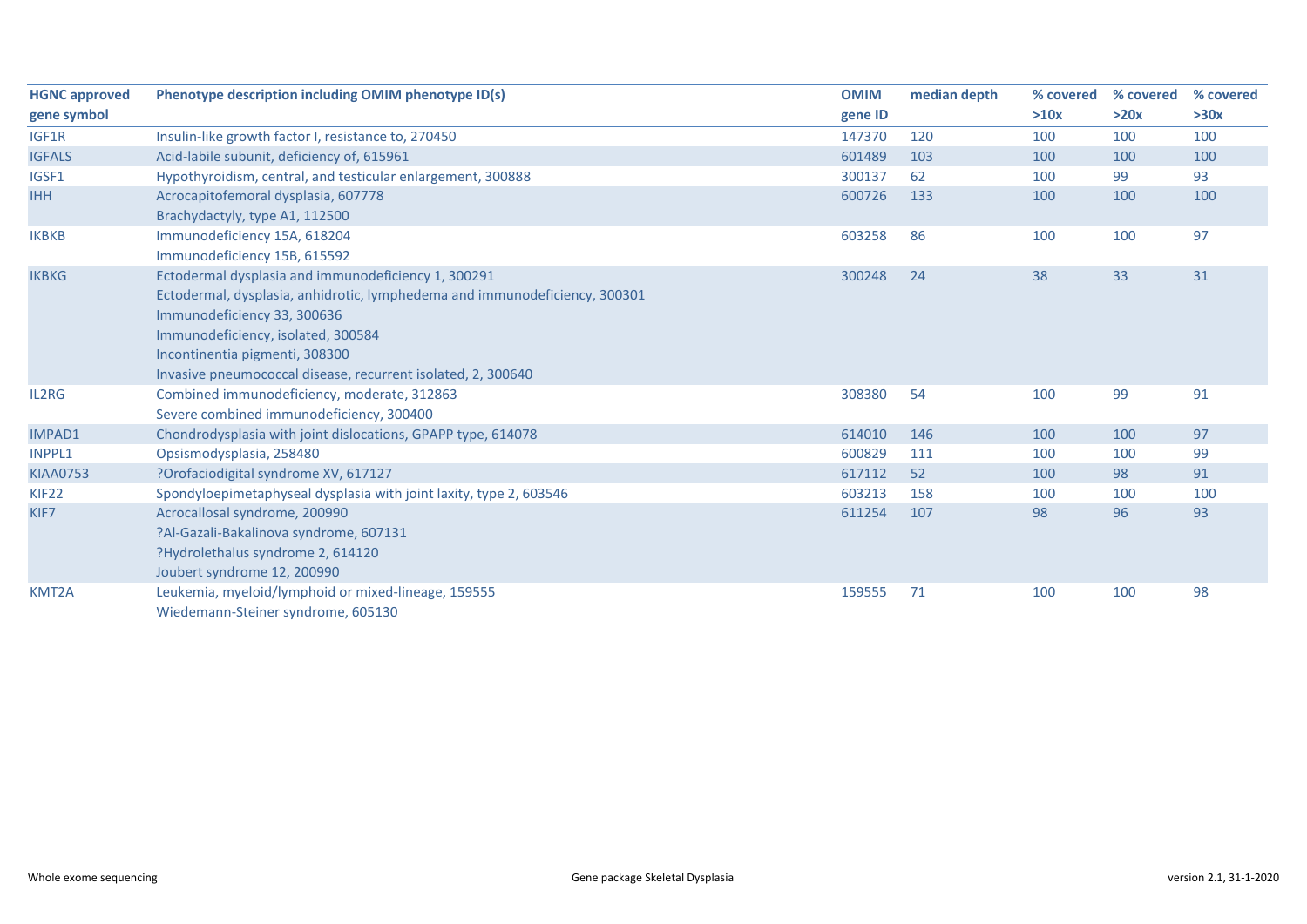| <b>HGNC approved</b> | Phenotype description including OMIM phenotype ID(s)             | <b>OMIM</b> | median depth | % covered | % covered | % covered |
|----------------------|------------------------------------------------------------------|-------------|--------------|-----------|-----------|-----------|
| gene symbol          |                                                                  | gene ID     |              | >10x      | >20x      | >30x      |
| <b>KRAS</b>          | Arteriovenous malformation of the brain, somatic, 108010         | 190070      | 83           | 100       | 100       | 87        |
|                      | Bladder cancer, somatic, 109800                                  |             |              |           |           |           |
|                      | Breast cancer, somatic, 114480                                   |             |              |           |           |           |
|                      | Cardiofaciocutaneous syndrome 2, 615278                          |             |              |           |           |           |
|                      | Gastric cancer, somatic, 137215                                  |             |              |           |           |           |
|                      | Leukemia, acute myeloid, 601626                                  |             |              |           |           |           |
|                      | Lung cancer, somatic, 211980                                     |             |              |           |           |           |
|                      | Noonan syndrome 3, 609942                                        |             |              |           |           |           |
|                      | Oculoectodermal syndrome, somatic, 600268                        |             |              |           |           |           |
|                      | Pancreatic carcinoma, somatic, 260350                            |             |              |           |           |           |
|                      | RAS-associated autoimmune leukoproliferative disorder, 614470    |             |              |           |           |           |
|                      | Schimmelpenning-Feuerstein-Mims syndrome, somatic mosaic, 163200 |             |              |           |           |           |
| <b>LBR</b>           | Greenberg skeletal dysplasia, 215140                             | 600024      | 68           | 100       | 100       | 96        |
|                      | Pelger-Huet anomaly, 169400                                      |             |              |           |           |           |
|                      | Pelger-Huet anomaly with mild skeletal anomalies, 618019         |             |              |           |           |           |
|                      | ?Reynolds syndrome, 613471                                       |             |              |           |           |           |
| LEMD3                | Buschke-Ollendorff syndrome, 166700                              | 607844      | 84           | 100       | 100       | 96        |
|                      | Osteopoikilosis with or without melorheostosis, 166700           |             |              |           |           |           |
| <b>LFNG</b>          | Spondylocostal dysostosis 3, 609813                              | 602576      | 129          | 86        | 84        | 83        |
| LHX3                 | Pituitary hormone deficiency, combined, 3, 221750                | 600577      | 98           | 100       | 100       | 98        |
| LHX4                 | Pituitary hormone deficiency, combined, 4, 262700                | 602146      | 93           | 100       | 100       | 100       |
| <b>LIFR</b>          | Stuve-Wiedemann syndrome/Schwartz-Jampel type 2 syndrome, 601559 | 151443      | 61           | 100       | 98        | 89        |
| LMX1B                | Nail-patella syndrome, 161200                                    | 602575      | 118          | 100       | 100       | 99        |
| LONP1                | CODAS syndrome, 600373                                           | 605490      | 131          | 100       | 100       | 100       |
| LRP4                 | Cenani-Lenz syndactyly syndrome, 212780                          | 604270      | 104          | 100       | 99        | 98        |
|                      | ?Myasthenic syndrome, congenital, 17, 616304                     |             |              |           |           |           |
|                      | Sclerosteosis 2, 614305                                          |             |              |           |           |           |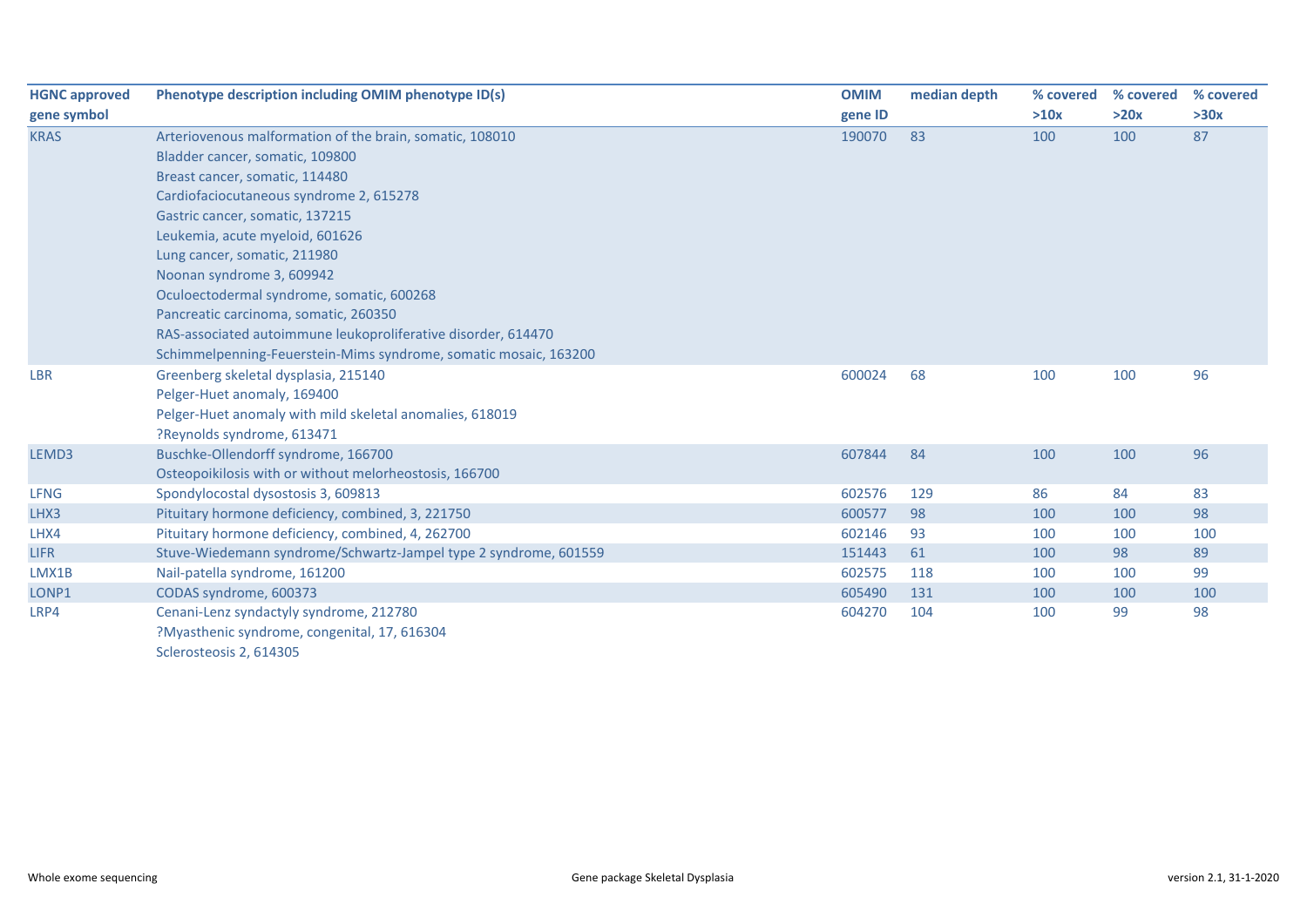| <b>HGNC approved</b> | Phenotype description including OMIM phenotype ID(s)                                               | <b>OMIM</b> | median depth | % covered | % covered | % covered |
|----------------------|----------------------------------------------------------------------------------------------------|-------------|--------------|-----------|-----------|-----------|
| gene symbol          |                                                                                                    | gene ID     |              | >10x      | >20x      | >30x      |
| LRP5                 | [Bone mineral density variability 1], 601884                                                       | 603506      | 146          | 100       | 99        | 98        |
|                      | Exudative vitreoretinopathy 4, 601813                                                              |             |              |           |           |           |
|                      | Hyperostosis, endosteal, 144750                                                                    |             |              |           |           |           |
|                      | Osteopetrosis 1, 607634                                                                            |             |              |           |           |           |
|                      | Osteoporosis-pseudoglioma syndrome, 259770                                                         |             |              |           |           |           |
|                      | {Osteoporosis}, 166710                                                                             |             |              |           |           |           |
|                      | Osteosclerosis, 144750                                                                             |             |              |           |           |           |
|                      | Polycystic liver disease 4 with or without kidney cysts, 617875                                    |             |              |           |           |           |
|                      | van Buchem disease, type 2, 607636                                                                 |             |              |           |           |           |
| LRRK1                | No OMIM phenotype                                                                                  | 610986      | 109          | 99        | 96        | 92        |
| LTBP2                | Glaucoma 3, primary congenital, D, 613086                                                          | 602091      | 106          | 100       | 100       | 99        |
|                      | Microspherophakia and/or megalocornea, with ectopia lentis and with or without secondary glaucoma, |             |              |           |           |           |
|                      | 251750                                                                                             |             |              |           |           |           |
|                      | ?Weill-Marchesani syndrome 3, recessive, 614819                                                    |             |              |           |           |           |
| LTBP3                | Dental anomalies and short stature, 601216                                                         | 602090      | 130          | 100       | 99        | 96        |
|                      | Geleophysic dysplasia 3, 617809                                                                    |             |              |           |           |           |
| LZTR1                | Noonan syndrome 10, 616564                                                                         | 600574      | 117          | 100       | 100       | 100       |
|                      | Noonan syndrome 2, 605275                                                                          |             |              |           |           |           |
|                      | {Schwannomatosis-2, susceptibility to}, 615670                                                     |             |              |           |           |           |
| MAN2B1               | Mannosidosis, alpha-, types I and II, 248500                                                       | 609458      | 115          | 100       | 100       | 100       |
| <b>MANBA</b>         | Mannosidosis, beta, 248510                                                                         | 609489      | 85           | 100       | 100       | 95        |
| MAP2K1               | Cardiofaciocutaneous syndrome 3, 615279                                                            | 176872      | 79           | 100       | 100       | 96        |
| MAP2K2               | Cardiofaciocutaneous syndrome 4, 615280                                                            | 601263      | 117          | 100       | 100       | 95        |
| MAP3K7               | Cardiospondylocarpofacial syndrome, 157800                                                         | 602614      | 57           | 100       | 100       | 95        |
|                      | Frontometaphyseal dysplasia 2, 617137                                                              |             |              |           |           |           |
| MATN3                | Epiphyseal dysplasia, multiple, 5, 607078                                                          | 602109      | 73           | 98        | 90        | 84        |
|                      | {Osteoarthritis susceptibility 2}, 140600                                                          |             |              |           |           |           |
|                      | ?Spondyloepimetaphyseal dysplasia, 608728                                                          |             |              |           |           |           |
| MBTPS2               | IFAP syndrome with or without BRESHECK syndrome, 308205                                            | 300294      | 46           | 100       | 99        | 90        |
|                      | Keratosis follicularis spinulosa decalvans, 308800                                                 |             |              |           |           |           |
|                      | ?Olmsted syndrome, 300918                                                                          |             |              |           |           |           |
|                      | Osteogenesis imperfecta, type XIX, 301014                                                          |             |              |           |           |           |
| MEOX1                | Klippel-Feil syndrome 2, 214300                                                                    | 600147      | 62           | 100       | 99        | 90        |
| MESP2                | Spondylocostal dysostosis 2, 608681                                                                | 605195      | 154          | 100       | 100       | 100       |
| <b>MGP</b>           | Keutel syndrome, 245150                                                                            | 154870      | 64           | 100       | 98        | 89        |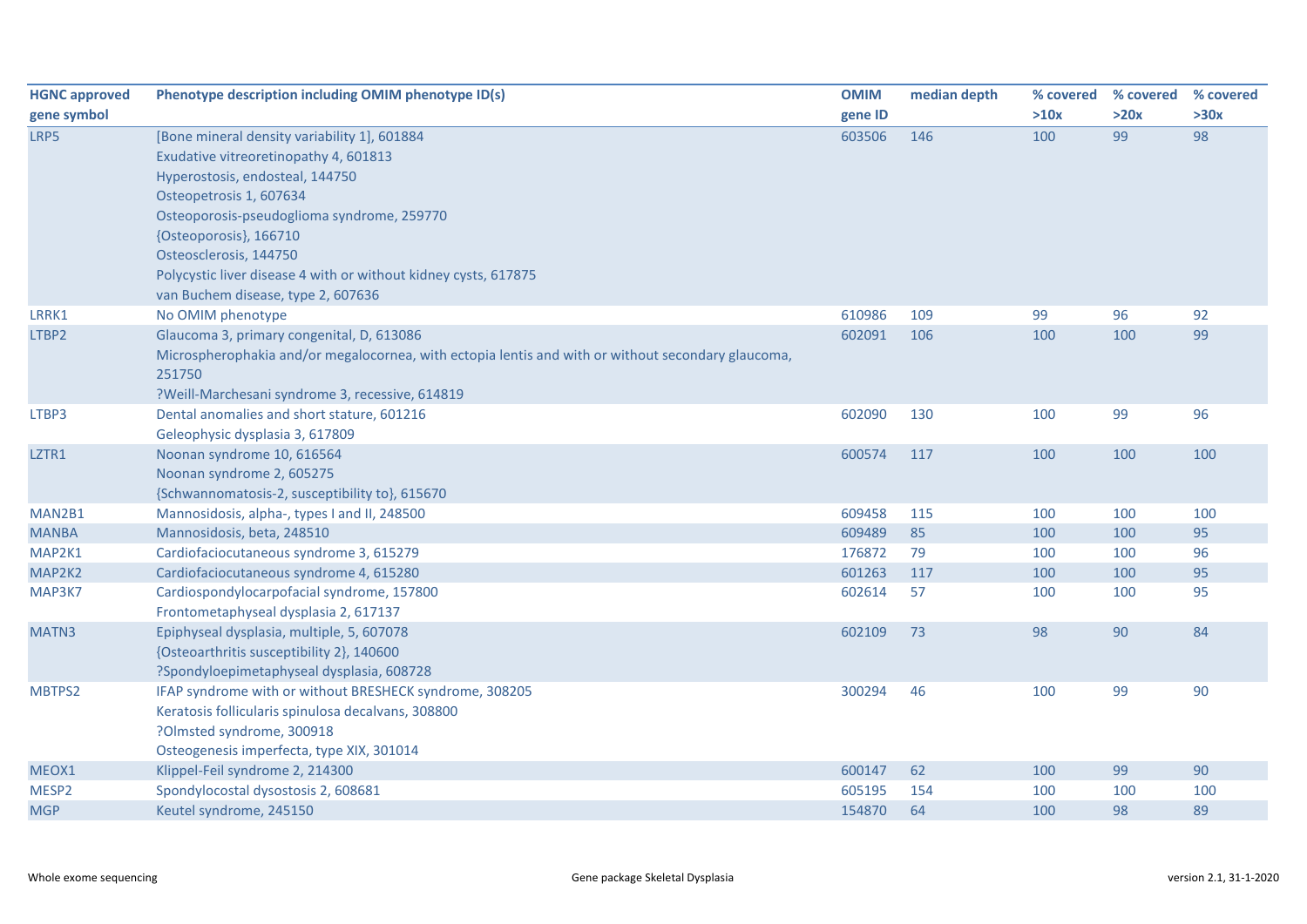| <b>HGNC approved</b> | Phenotype description including OMIM phenotype ID(s)                      | <b>OMIM</b> | median depth | % covered | % covered | % covered |
|----------------------|---------------------------------------------------------------------------|-------------|--------------|-----------|-----------|-----------|
| gene symbol          |                                                                           | gene ID     |              | >10x      | >20x      | >30x      |
| <b>MMP13</b>         | Metaphyseal anadysplasia 1, 602111                                        | 600108      | 78           | 100       | 100       | 95        |
|                      | Metaphyseal dysplasia, Spahr type, 250400                                 |             |              |           |           |           |
|                      | Spondyloepimetaphyseal dysplasia, Missouri type, 602111                   |             |              |           |           |           |
| MMP14                | ?Winchester syndrome, 277950                                              | 600754      | 141          | 100       | 100       | 100       |
| MMP2                 | Multicentric osteolysis, nodulosis, and arthropathy, 259600               | 120360      | 125          | 100       | 100       | 100       |
| MMP9                 | Metaphyseal anadysplasia 2, 613073                                        | 120361      | 118          | 100       | 100       | 97        |
| <b>MTAP</b>          | Diaphyseal medullary stenosis with malignant fibrous histiocytoma, 112250 | 156540      | 72           | 100       | 99        | 90        |
| MYH <sub>3</sub>     | Arthrogryposis, distal, type 2A (Freeman-Sheldon), 193700                 | 160720      | 95           | 100       | 100       | 98        |
|                      | Arthrogryposis, distal, type 2B3 (Sheldon-Hall), 618436                   |             |              |           |           |           |
|                      | Contractures, pterygia, and variable skeletal fusions syndrome 1A, 178110 |             |              |           |           |           |
|                      | Contractures, pterygia, and variable skeletal fusions syndrome 1B, 618469 |             |              |           |           |           |
| <b>MYO18B</b>        | Klippel-Feil syndrome 4, with myopathy and facial dysmorphism, 616549     | 607295      | 108          | 100       | 100       | 98        |
| <b>NAGLU</b>         | ?Charcot-Marie-Tooth disease, axonal, type 2V, 616491                     | 609701      | 112          | 100       | 97        | 93        |
|                      | Mucopolysaccharidosis type IIIB (Sanfilippo B), 252920                    |             |              |           |           |           |
| <b>NANS</b>          | Spondyloepimetaphyseal dysplasia, Camera-Genevieve type, 610442           | 605202      | 65           | 100       | 99        | 94        |
| <b>NBAS</b>          | Infantile liver failure syndrome 2, 616483                                | 608025      | 66           | 100       | 99        | 94        |
|                      | Short stature, optic nerve atrophy, and Pelger-Huet anomaly, 614800       |             |              |           |           |           |
| NEK1                 | {Amyotrophic lateral sclerosis, susceptibility to, 24}, 617892            | 604588      | 56           | 100       | 98        | 89        |
|                      | Short-rib thoracic dysplasia 6 with or without polydactyly, 263520        |             |              |           |           |           |
| NEK9                 | ?Arthrogryposis, Perthes disease, and upward gaze palsy, 614262           | 609798      | 64           | 100       | 98        | 90        |
|                      | Lethal congenital contracture syndrome 10, 617022                         |             |              |           |           |           |
|                      | Nevus comedonicus, somatic, 617025                                        |             |              |           |           |           |
| NEU1                 | Sialidosis, type I, 256550                                                | 608272      | 155          | 100       | 100       | 100       |
|                      | Sialidosis, type II, 256550                                               |             |              |           |           |           |
| <b>NIN</b>           | ?Seckel syndrome 7, 614851                                                | 608684      | 79           | 100       | 99        | 95        |
| <b>NKX3-2</b>        | Spondylo-megaepiphyseal-metaphyseal dysplasia, 613330                     | 602183      | 108          | 100       | 100       | 100       |
| NOTCH <sub>2</sub>   | Alagille syndrome 2, 610205                                               | 600275      | 98           | 100       | 99        | 98        |
|                      | Hajdu-Cheney syndrome, 102500                                             |             |              |           |           |           |
| <b>NPPC</b>          | No OMIM phenotype                                                         | 600296      | 106          | 100       | 100       | 100       |
| NPR <sub>2</sub>     | Acromesomelic dysplasia, Maroteaux type, 602875                           | 108961      | 116          | 100       | 100       | 100       |
|                      | Epiphyseal chondrodysplasia, Miura type, 615923                           |             |              |           |           |           |
|                      | Short stature with nonspecific skeletal abnormalities, 616255             |             |              |           |           |           |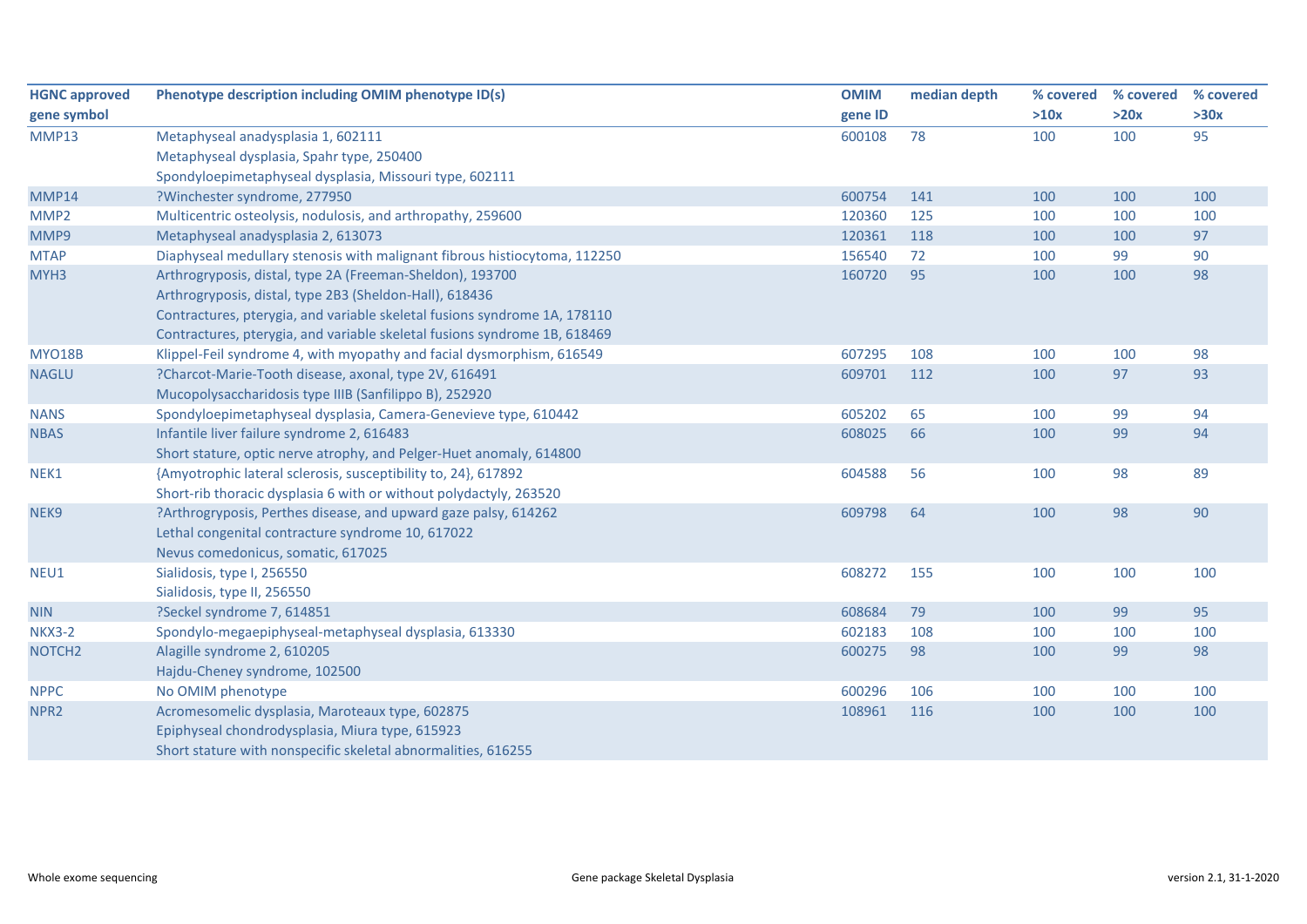| <b>HGNC approved</b> | Phenotype description including OMIM phenotype ID(s)                             | <b>OMIM</b> | median depth | % covered | % covered | % covered |
|----------------------|----------------------------------------------------------------------------------|-------------|--------------|-----------|-----------|-----------|
| gene symbol          |                                                                                  | gene ID     |              | >10x      | >20x      | >30x      |
| <b>NRAS</b>          | Colorectal cancer, somatic, 114500                                               | 164790      | 63           | 100       | 100       | 98        |
|                      | Epidermal nevus, somatic, 162900                                                 |             |              |           |           |           |
|                      | Melanocytic nevus syndrome, congenital, somatic, 137550                          |             |              |           |           |           |
|                      | Neurocutaneous melanosis, somatic, 249400                                        |             |              |           |           |           |
|                      | Noonan syndrome 6, 613224                                                        |             |              |           |           |           |
|                      | ?RAS-associated autoimmune lymphoproliferative syndrome type IV, somatic, 614470 |             |              |           |           |           |
|                      | Schimmelpenning-Feuerstein-Mims syndrome, somatic mosaic, 163200                 |             |              |           |           |           |
|                      | Thyroid carcinoma, follicular, somatic, 188470                                   |             |              |           |           |           |
| OBSL1                | 3-M syndrome 2, 612921                                                           | 610991      | 135          | 100       | 100       | 100       |
| OFD1                 | Joubert syndrome 10, 300804                                                      | 300170      | 43           | 100       | 95        | 75        |
|                      | Orofaciodigital syndrome I, 311200                                               |             |              |           |           |           |
|                      | ?Retinitis pigmentosa 23, 300424                                                 |             |              |           |           |           |
|                      | Simpson-Golabi-Behmel syndrome, type 2, 300209                                   |             |              |           |           |           |
| ORC1                 | Meier-Gorlin syndrome 1, 224690                                                  | 601902      | 86           | 100       | 100       | 97        |
| ORC4                 | Meier-Gorlin syndrome 2, 613800                                                  | 603056      | 67           | 100       | 100       | 91        |
| ORC6                 | Meier-Gorlin syndrome 3, 613803                                                  | 607213      | 70           | 100       | 100       | 98        |
| OSTM1                | Osteopetrosis 5, 259720                                                          | 607649      | 79           | 100       | 100       | 97        |
| OTX <sub>2</sub>     | Microphthalmia, syndromic 5, 610125                                              | 600037      | 100          | 100       | 100       | 100       |
|                      | Pituitary hormone deficiency, combined, 6, 613986                                |             |              |           |           |           |
|                      | Retinal dystrophy, early-onset, with or without pituitary dysfunction, 610125    |             |              |           |           |           |
| <b>P3H1</b>          | Osteogenesis imperfecta, type VIII, 610915                                       | 610339      | 123          | 100       | 100       | 100       |
| P4HB                 | Cole-Carpenter syndrome 1, 112240                                                | 176790      | 101          | 100       | 100       | 100       |
| <b>PAM16</b>         | Spondylometaphyseal dysplasia, Megarbane-Dagher-Melike type, 613320              | 614336      | 91           | 100       | 100       | 100       |
| PAPPA2               | No OMIM phenotype                                                                | No ID       | 103          | 100       | 100       | 99        |
| PAPSS2               | Brachyolmia 4 with mild epiphyseal and metaphyseal changes, 612847               | 603005      | 94           | 100       | 100       | 95        |
| <b>PCNT</b>          | Microcephalic osteodysplastic primordial dwarfism, type II, 210720               | 605925      | 121          | 100       | 100       | 99        |
| PCYT1A               | Spondylometaphyseal dysplasia with cone-rod dystrophy, 608940                    | 123695      | 74           | 100       | 99        | 85        |
| PDE4D                | Acrodysostosis 2, with or without hormone resistance, 614613                     | 600129      | 70           | 100       | 97        | 94        |
| PEX5                 | Peroxisome biogenesis disorder 2A (Zellweger), 214110                            | 600414      | 111          | 100       | 100       | 100       |
|                      | Peroxisome biogenesis disorder 2B, 202370                                        |             |              |           |           |           |
|                      | Rhizomelic chondrodysplasia punctata, type 5, 616716                             |             |              |           |           |           |
| PEX7                 | Peroxisome biogenesis disorder 9B, 614879                                        | 601757      | 57           | 100       | 100       | 95        |
|                      | Rhizomelic chondrodysplasia punctata, type 1, 215100                             |             |              |           |           |           |
| <b>PHEX</b>          | Hypophosphatemic rickets dominant, 307800                                        | 300550      | 48           | 100       | 98        | 89        |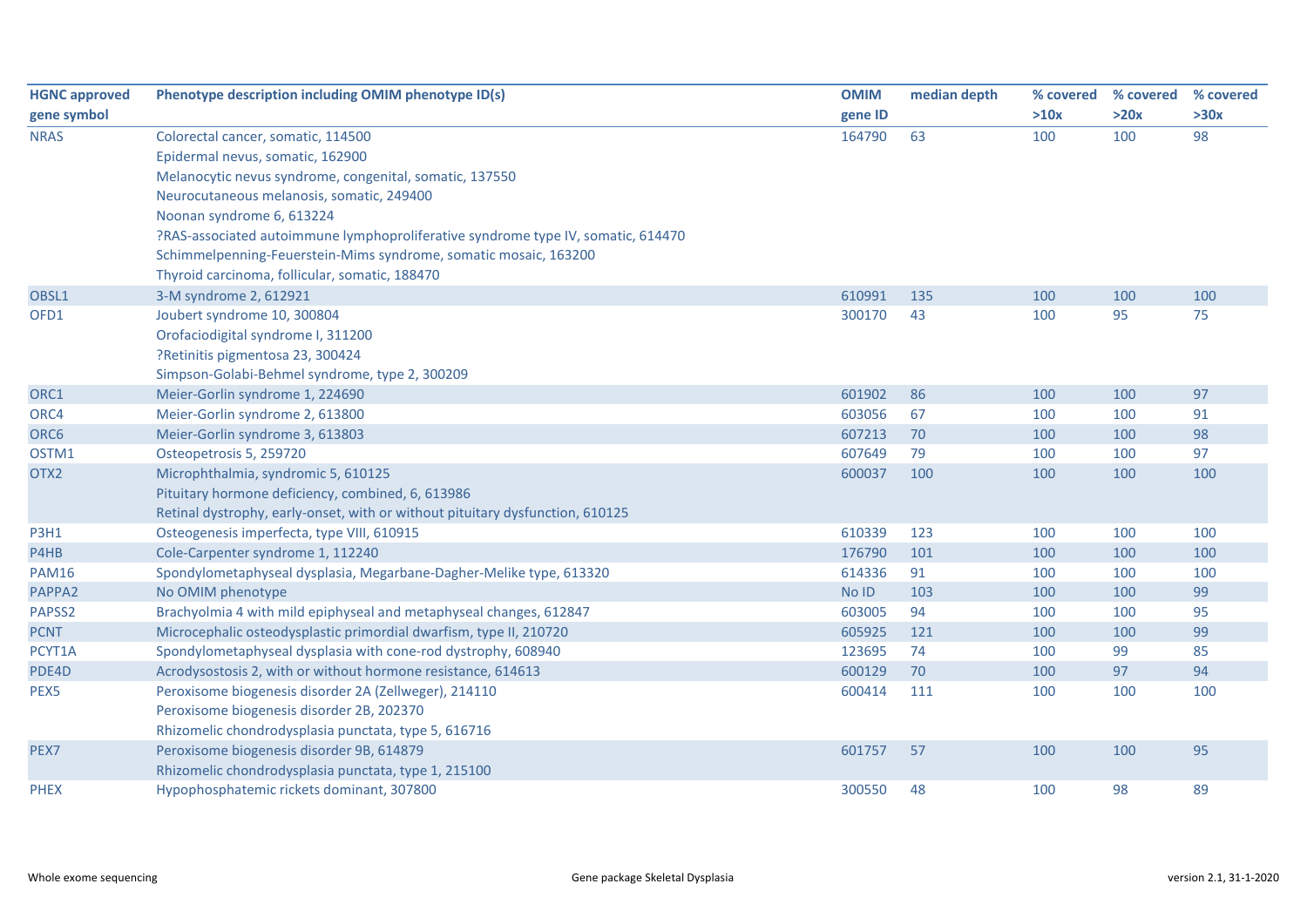| <b>HGNC approved</b> | Phenotype description including OMIM phenotype ID(s)                                                   | <b>OMIM</b> | median depth | % covered | % covered | % covered |
|----------------------|--------------------------------------------------------------------------------------------------------|-------------|--------------|-----------|-----------|-----------|
| gene symbol          |                                                                                                        | gene ID     |              | >10x      | >20x      | >30x      |
| <b>PHGDH</b>         | Neu-Laxova syndrome 1, 256520                                                                          | 606879      | 138          | 100       | 100       | 100       |
|                      | Phosphoglycerate dehydrogenase deficiency, 601815                                                      |             |              |           |           |           |
| <b>PHYH</b>          | Refsum disease, 266500                                                                                 | 602026      | 121          | 100       | 100       | 94        |
| PIK3R1               | ?Agammaglobulinemia 7, 615214                                                                          | 171833      | 80           | 100       | 100       | 97        |
|                      | Immunodeficiency 36, 616005                                                                            |             |              |           |           |           |
|                      | SHORT syndrome, 269880                                                                                 |             |              |           |           |           |
| PITX1                | Clubfoot, congenital, with or without deficiency of long bones and/or mirror-image polydactyly, 119800 | 602149      | 109          | 100       | 100       | 97        |
|                      | Liebenberg syndrome, 186550                                                                            |             |              |           |           |           |
| PITX2                | Anterior segment dysgenesis 4, 137600                                                                  | 601542      | 149          | 100       | 100       | 100       |
|                      | Axenfeld-Rieger syndrome, type 1, 180500                                                               |             |              |           |           |           |
|                      | Ring dermoid of cornea, 180550                                                                         |             |              |           |           |           |
| PLEKHM1              | Osteopetrosis 3, 618107                                                                                | 611466      | 174          | 100       | 100       | 99        |
|                      | ?Osteopetrosis 6, 611497                                                                               |             |              |           |           |           |
| PLK4                 | Microcephaly and chorioretinopathy, 2, 616171                                                          | 605031      | 62           | 100       | 99        | 91        |
| PLOD <sub>2</sub>    | Bruck syndrome 2, 609220                                                                               | 601865      | 58           | 100       | 99        | 90        |
| PLS3                 | Bone mineral density QTL18, osteoporosis, 300910                                                       | 300131      | 48           | 100       | 96        | 83        |
| POC1A                | Short stature, onychodysplasia, facial dysmorphism, and hypotrichosis, 614813                          | 614783      | 90           | 100       | 100       | 100       |
| POP1                 | Anauxetic dysplasia 2, 617396                                                                          | 602486      | 72           | 100       | 100       | 94        |
| POR                  | Antley-Bixler syndrome with genital anomalies and disordered steroidogenesis, 201750                   | 124015      | 170          | 100       | 100       | 100       |
|                      | Disordered steroidogenesis due to cytochrome P450 oxidoreductase, 613571                               |             |              |           |           |           |
| POU1F1               | Pituitary hormone deficiency, combined, 1, 613038                                                      | 173110      | 83           | 100       | 100       | 100       |
| PPIB                 | Osteogenesis imperfecta, type IX, 259440                                                               | 123841      | 96           | 100       | 100       | 100       |
| PRKAR1A              | Acrodysostosis 1, with or without hormone resistance, 101800                                           | 188830      | 86           | 100       | 100       | 99        |
|                      | Adrenocortical tumor, somatic                                                                          |             |              |           |           |           |
|                      | Carney complex, type 1, 160980                                                                         |             |              |           |           |           |
|                      | Myxoma, intracardiac, 255960                                                                           |             |              |           |           |           |
|                      | Pigmented nodular adrenocortical disease, primary, 1, 610489                                           |             |              |           |           |           |
| PROKR2               | Hypogonadotropic hypogonadism 3 with or without anosmia, 244200                                        | 607123      | 210          | 100       | 100       | 100       |
| PROP1                | Pituitary hormone deficiency, combined, 2, 262600                                                      | 601538      | 103          | 100       | 100       | 92        |
| PSAT1                | Neu-Laxova syndrome 2, 616038                                                                          | 610936      | 64           | 100       | 100       | 97        |
|                      | ?Phosphoserine aminotransferase deficiency, 610992                                                     |             |              |           |           |           |
| PTDSS1               | Lenz-Majewski hyperostotic dwarfism, 151050                                                            | 612792      | 66           | 100       | 100       | 98        |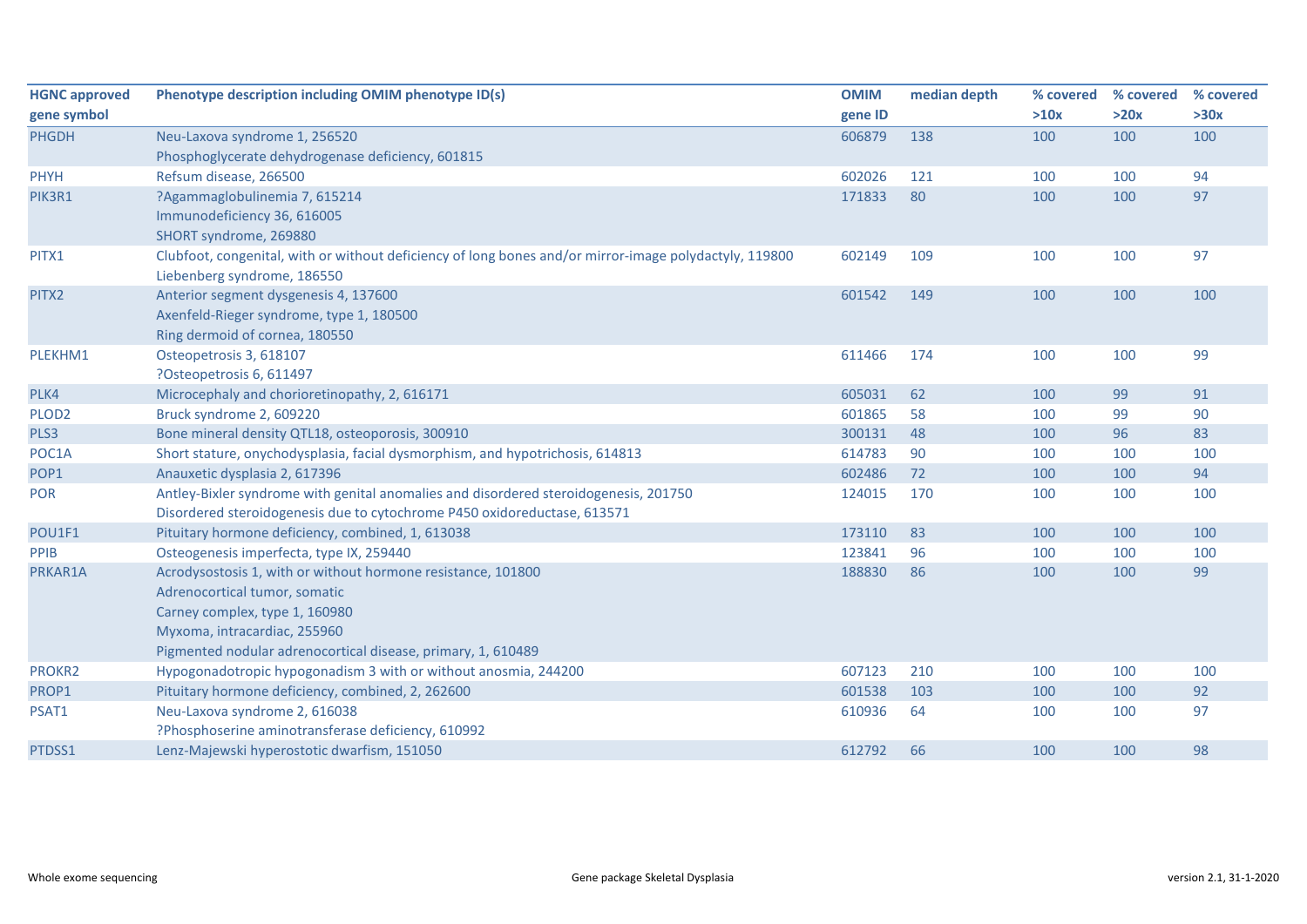| <b>HGNC approved</b> | Phenotype description including OMIM phenotype ID(s)                                  | <b>OMIM</b> | median depth       | % covered                | % covered    | % covered      |
|----------------------|---------------------------------------------------------------------------------------|-------------|--------------------|--------------------------|--------------|----------------|
| gene symbol          |                                                                                       | gene ID     |                    | >10x                     | >20x         | >30x           |
| PTH1R                | Chondrodysplasia, Blomstrand type, 215045                                             | 168468      | 123                | 100                      | 100          | 100            |
|                      | Eiken syndrome, 600002                                                                |             |                    |                          |              |                |
|                      | Failure of tooth eruption, primary, 125350                                            |             |                    |                          |              |                |
|                      | Metaphyseal chondrodysplasia, Murk Jansen type, 156400                                |             |                    |                          |              |                |
| PTPN11               | LEOPARD syndrome 1, 151100                                                            | 176876      | 77                 | 100                      | 99           | 90             |
|                      | Leukemia, juvenile myelomonocytic, somatic, 607785                                    |             |                    |                          |              |                |
|                      | Metachondromatosis, 156250                                                            |             |                    |                          |              |                |
|                      | Noonan syndrome 1, 163950                                                             |             |                    |                          |              |                |
| RAB33B               | Smith-McCort dysplasia 2, 615222                                                      | 605950      | 74                 | 100                      | 100          | 100            |
| RAF1                 | Cardiomyopathy, dilated, 1NN, 615916                                                  | 164760      | 78                 | 100                      | 99           | 95             |
|                      | LEOPARD syndrome 2, 611554                                                            |             |                    |                          |              |                |
|                      | Noonan syndrome 5, 611553                                                             |             |                    |                          |              |                |
| RASGRP2              | ?Bleeding disorder, platelet-type, 18, 615888                                         | 605577      | 93                 | 100                      | 100          | 100            |
| RBM8A                | Thrombocytopenia-absent radius syndrome, 274000                                       | 605313      | 99                 | 100                      | 100          | 100            |
| <b>RBPJ</b>          | Adams-Oliver syndrome 3, 614814                                                       | 147183      | 77                 | 100                      | 99           | 89             |
| RIPPLY2              | ?Spondylocostal dysostosis 6, 616566                                                  | 609891      | 71                 | 100                      | 100          | 93             |
| RIT1                 | Noonan syndrome 8, 615355                                                             | 609591      | 72                 | 100                      | 100          | 100            |
| <b>RMRP</b>          | Anauxetic dysplasia 1, 607095                                                         | 157660      | No coverage data   | $\overline{\phantom{0}}$ | $\mathbf{0}$ | $\overline{0}$ |
|                      | Cartilage-hair hypoplasia, 250250                                                     |             |                    |                          |              |                |
|                      | Metaphyseal dysplasia without hypotrichosis, 250460                                   |             |                    |                          |              |                |
| RNU4ATAC             | Microcephalic osteodysplastic primordial dwarfism, type I, 210710                     | 601428      | No coverage data 0 |                          | $\pmb{0}$    | $\pmb{0}$      |
|                      | Roifman syndrome, 616651                                                              |             |                    |                          |              |                |
| ROR <sub>2</sub>     | Brachydactyly, type B1, 113000                                                        | 602337      | 134                | 100                      | 100          | 99             |
|                      | Robinow syndrome, 268310                                                              |             |                    |                          |              |                |
| RPGRIP1L             | COACH syndrome, 216360                                                                | 610937      | 60                 | 98                       | 96           | 89             |
|                      | Joubert syndrome 7, 611560                                                            |             |                    |                          |              |                |
|                      | Meckel syndrome 5, 611561                                                             |             |                    |                          |              |                |
| <b>RPL10</b>         | {Autism, susceptibility to 5}, 300847                                                 | 312173      | 83                 | 100                      | 100          | 100            |
|                      | Mental retardation, syndromic, 35, 300998                                             |             |                    |                          |              |                |
| RSPRY1               | Spondyloepimetaphyseal dysplasia, Faden-Alkuraya type, 616723                         | 616585      | 76                 | 100                      | 98           | 90             |
| RUNX2                | Cleidocranial dysplasia, 119600                                                       | 600211      | 107                | 100                      | 100          | 100            |
|                      | Cleidocranial dysplasia, forme fruste, dental anomalies only, 119600                  |             |                    |                          |              |                |
|                      | Cleidocranial dysplasia, forme fruste, with brachydactyly, 119600                     |             |                    |                          |              |                |
|                      | Metaphyseal dysplasia with maxillary hypoplasia with or without brachydactyly, 156510 |             |                    |                          |              |                |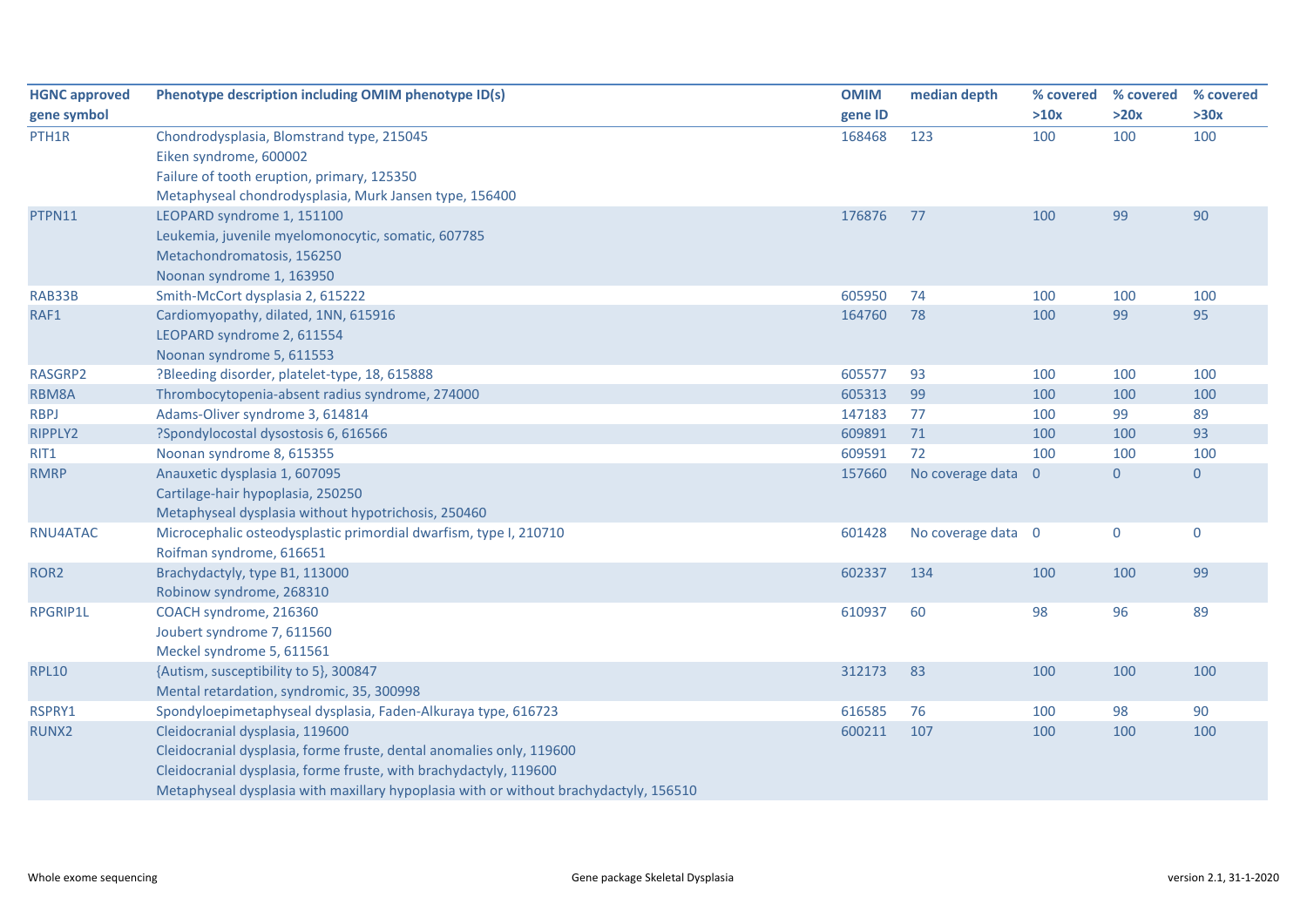| <b>HGNC approved</b> | Phenotype description including OMIM phenotype ID(s)                                  | <b>OMIM</b> | median depth   | % covered | % covered      | % covered   |
|----------------------|---------------------------------------------------------------------------------------|-------------|----------------|-----------|----------------|-------------|
| gene symbol          |                                                                                       | gene ID     |                | >10x      | >20x           | >30x        |
| <b>SBDS</b>          | {Aplastic anemia, susceptibility to}, 609135                                          | 607444      | 79             | 100       | 100            | 99          |
|                      | Shwachman-Diamond syndrome, 260400                                                    |             |                |           |                |             |
| SCARF2               | Van den Ende-Gupta syndrome, 600920                                                   | 613619      | 101            | 100       | 99             | 97          |
| SEC24D               | Cole-Carpenter syndrome 2, 616294                                                     | 607186      | 75             | 100       | 100            | 95          |
| SERPINF1             | Osteogenesis imperfecta, type VI, 613982                                              | 172860      | 111            | 100       | 99             | 95          |
| SERPINH1             | Osteogenesis imperfecta, type X, 613848                                               | 600943      | 159            | 100       | 100            | 100         |
|                      | {Preterm premature rupture of the membranes, susceptibility to}, 610504               |             |                |           |                |             |
| <b>SGSH</b>          | Mucopolysaccharidosis type IIIA (Sanfilippo A), 252900                                | 605270      | 103            | 100       | 94             | 90          |
| SH3PXD2B             | Frank-ter Haar syndrome, 249420                                                       | 613293      | 122            | 100       | 100            | 99          |
| SHOC <sub>2</sub>    | Noonan-like syndrome with loose anagen hair, 607721                                   | 602775      | 61             | 100       | 99             | 95          |
| <b>SHOX</b>          | Langer mesomelic dysplasia, 249700                                                    | 312865      | $\overline{0}$ | 0         | $\overline{0}$ | $\mathbf 0$ |
|                      | Leri-Weill dyschondrosteosis, 127300                                                  |             |                |           |                |             |
|                      | Short stature, idiopathic familial, 300582                                            |             |                |           |                |             |
| <b>SLC10A7</b>       | Short stature, amelogenesis imperfecta, and skeletal dysplasia with scoliosis, 618363 | 611459      | 56             | 100       | 97             | 89          |
| <b>SLC17A5</b>       | Salla disease, 604369                                                                 | 604322      | 86             | 100       | 100            | 97          |
|                      | Sialic acid storage disorder, infantile, 269920                                       |             |                |           |                |             |
| <b>SLC25A24</b>      | Fontaine progeroid syndrome, 612289                                                   | 608744      | 80             | 100       | 99             | 93          |
| <b>SLC26A2</b>       | Achondrogenesis Ib, 600972                                                            | 606718      | 68             | 100       | 100            | 100         |
|                      | Atelosteogenesis, type II, 256050                                                     |             |                |           |                |             |
|                      | De la Chapelle dysplasia, 256050                                                      |             |                |           |                |             |
|                      | Diastrophic dysplasia, 222600                                                         |             |                |           |                |             |
|                      | Diastrophic dysplasia, broad bone-platyspondylic variant, 222600                      |             |                |           |                |             |
|                      | Epiphyseal dysplasia, multiple, 4, 226900                                             |             |                |           |                |             |
| <b>SLC29A3</b>       | Histiocytosis-lymphadenopathy plus syndrome, 602782                                   | 612373      | 152            | 100       | 99             | 99          |
| <b>SLC34A3</b>       | Hypophosphatemic rickets with hypercalciuria, 241530                                  | 609826      | 121            | 100       | 98             | 93          |
| <b>SLC35D1</b>       | Schneckenbecken dysplasia, 269250                                                     | 610804      | 57             | 100       | 99             | 85          |
| <b>SLC39A13</b>      | Ehlers-Danlos syndrome, spondylodysplastic type, 3, 612350                            | 608735      | 129            | 100       | 100            | 100         |
| SLCO2A1              | Hypertrophic osteoarthropathy, primary 2, 614441                                      | 601460      | 97             | 100       | 100            | 99          |
| SLCO5A1              | No OMIM phenotype                                                                     | 613543      | 109            | 100       | 100            | 96          |
| SMAD4                | Juvenile polyposis/hereditary hemorrhagic telangiectasia syndrome, 175050             | 600993      | 79             | 100       | 100            | 98          |
|                      | Myhre syndrome, 139210                                                                |             |                |           |                |             |
|                      | Pancreatic cancer, somatic, 260350                                                    |             |                |           |                |             |
|                      | Polyposis, juvenile intestinal, 174900                                                |             |                |           |                |             |
| SMARCAL1             | Schimke immunoosseous dysplasia, 242900                                               | 606622      | 88             | 100       | 100            | 98          |
| <b>SNRPB</b>         | Cerebrocostomandibular syndrome, 117650                                               | 182282      | 95             | 100       | 100            | 100         |
| <b>SNX10</b>         | Osteopetrosis 8, 615085                                                               | 614780      | 77             | 100       | 100            | 98          |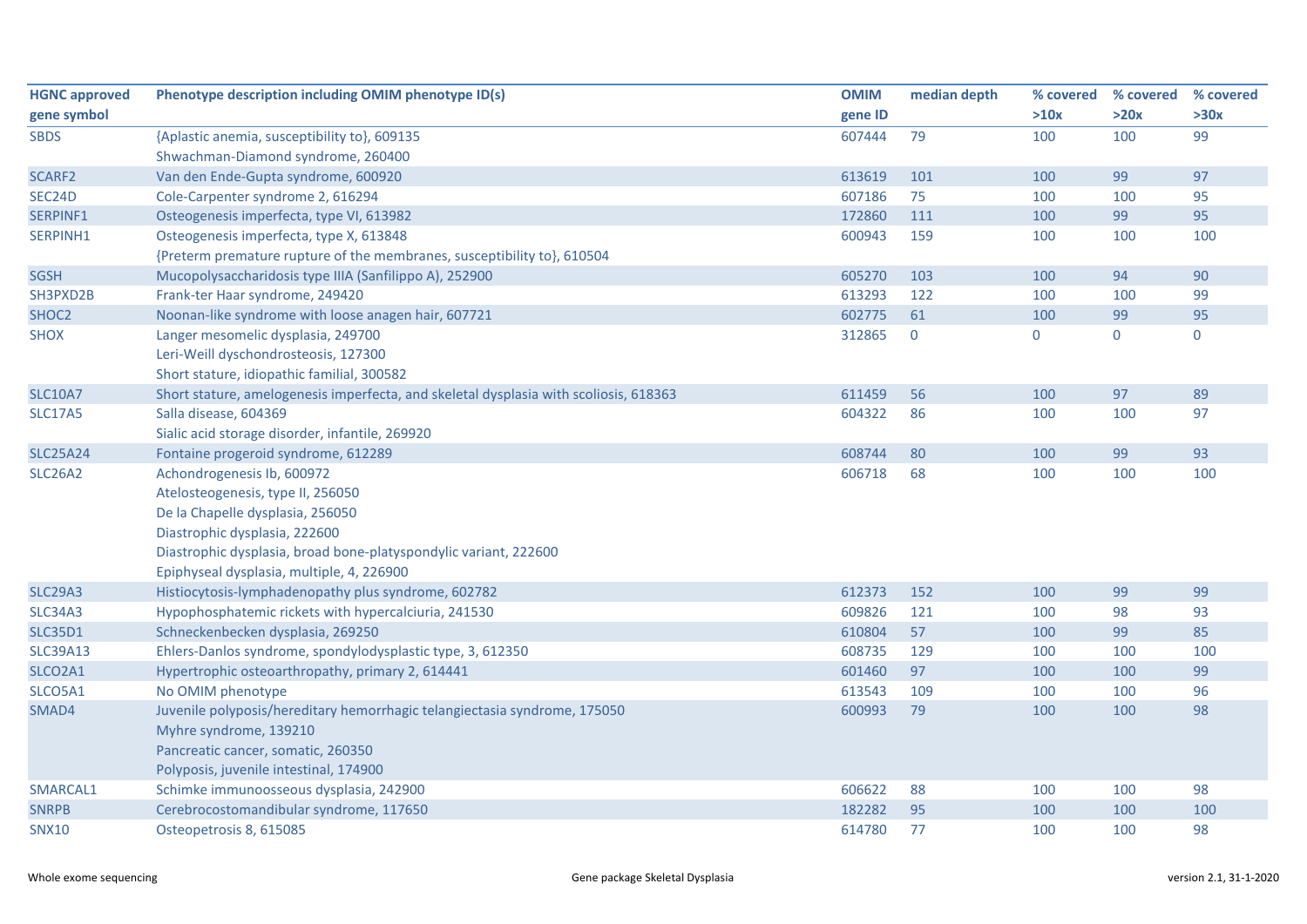| <b>HGNC approved</b> | Phenotype description including OMIM phenotype ID(s)                                    | <b>OMIM</b> | median depth | % covered | % covered | % covered |
|----------------------|-----------------------------------------------------------------------------------------|-------------|--------------|-----------|-----------|-----------|
| gene symbol          |                                                                                         | gene ID     |              | >10x      | >20x      | >30x      |
| SOS1                 | ?Fibromatosis, gingival, 1, 135300                                                      | 182530      | 71           | 100       | 100       | 95        |
|                      | Noonan syndrome 4, 610733                                                               |             |              |           |           |           |
| SOS <sub>2</sub>     | Noonan syndrome 9, 616559                                                               | 601247      | 75           | 100       | 99        | 95        |
| <b>SOST</b>          | Craniodiaphyseal dysplasia, 122860                                                      | 605740      | 163          | 100       | 100       | 100       |
|                      | Sclerosteosis 1, 269500                                                                 |             |              |           |           |           |
|                      | Van Buchem disease, 239100                                                              |             |              |           |           |           |
| SOX <sub>2</sub>     | Microphthalmia, syndromic 3, 206900                                                     | 184429      | 183          | 100       | 100       | 100       |
|                      | Optic nerve hypoplasia and abnormalities of the central nervous system, 206900          |             |              |           |           |           |
| SOX3                 | Mental retardation, with isolated growth hormone deficiency, 300123                     | 313430      | 64           | 100       | 95        | 89        |
|                      | Panhypopituitarism, 312000                                                              |             |              |           |           |           |
| SOX9                 | Acampomelic campomelic dysplasia, 114290                                                | 608160      | 157          | 100       | 100       | 100       |
|                      | Campomelic dysplasia, 114290                                                            |             |              |           |           |           |
|                      | Campomelic dysplasia with autosomal sex reversal, 114290                                |             |              |           |           |           |
| SP7                  | Osteogenesis imperfecta, type XII, 613849                                               | 606633      | 129          | 100       | 100       | 100       |
| <b>SPARC</b>         | Osteogenesis imperfecta, type XVII, 616507                                              | 182120      | 95           | 100       | 99        | 97        |
| SPINK5               | Netherton syndrome, 256500                                                              | 605010      | 66           | 100       | 99        | 95        |
| <b>SPR</b>           | Dystonia, dopa-responsive, due to sepiapterin reductase deficiency, 612716              | 182125      | 102          | 100       | 100       | 100       |
| <b>SRCAP</b>         | Floating-Harbor syndrome, 136140                                                        | 611421      | 139          | 100       | 100       | 100       |
| STAT3                | Autoimmune disease, multisystem, infantile-onset, 1, 615952                             | 102582      | 90           | 100       | 100       | 99        |
|                      | Hyper-IgE recurrent infection syndrome, 147060                                          |             |              |           |           |           |
| STAT5B               | Growth hormone insensitivity with immunodeficiency, 245590                              | 604260      | 107          | 100       | 100       | 97        |
|                      | Leukemia, acute promyelocytic, somatic, 102578                                          |             |              |           |           |           |
| SULF1                | No OMIM phenotype                                                                       | 610012      | 76           | 100       | 100       | 98        |
| SUMF1                | Multiple sulfatase deficiency, 272200                                                   | 607939      | 88           | 100       | 100       | 99        |
| TAPT1                | Osteochondrodysplasia, complex lethal, Symoens-Barnes-Gistelinck type, 616897           | 612758      | 41           | 97        | 88        | 74        |
| <b>TBCE</b>          | Encephalopathy, progressive, with amyotrophy and optic atrophy, 617207                  | 604934      | 59           | 100       | 97        | 88        |
|                      | Hypoparathyroidism-retardation-dysmorphism syndrome, 241410                             |             |              |           |           |           |
|                      | Kenny-Caffey syndrome, type 1, 244460                                                   |             |              |           |           |           |
| <b>TBX15</b>         | Cousin syndrome, 260660                                                                 | 604127      | 77           | 100       | 100       | 99        |
| TBX4                 | Ischiocoxopodopatellar syndrome with or without pulmonary arterial hypertension, 147891 | 601719      | 145          | 100       | 100       | 100       |
| TBX6                 | Spondylocostal dysostosis 5, 122600                                                     | 602427      | 100          | 100       | 100       | 96        |
| TBXAS1               | Ghosal hematodiaphyseal syndrome, 231095                                                | 274180      | 74           | 100       | 99        | 93        |
|                      | ?Thromboxane synthase deficiency, 614158                                                |             |              |           |           |           |
| <b>TCIRG1</b>        | Osteopetrosis 1, 259700                                                                 | 604592      | 117          | 100       | 100       | 97        |
| TCTEX1D2             | Short-rib thoracic dysplasia 17 with or without polydactyly, 617405                     | 617353      | 89           | 100       | 100       | 93        |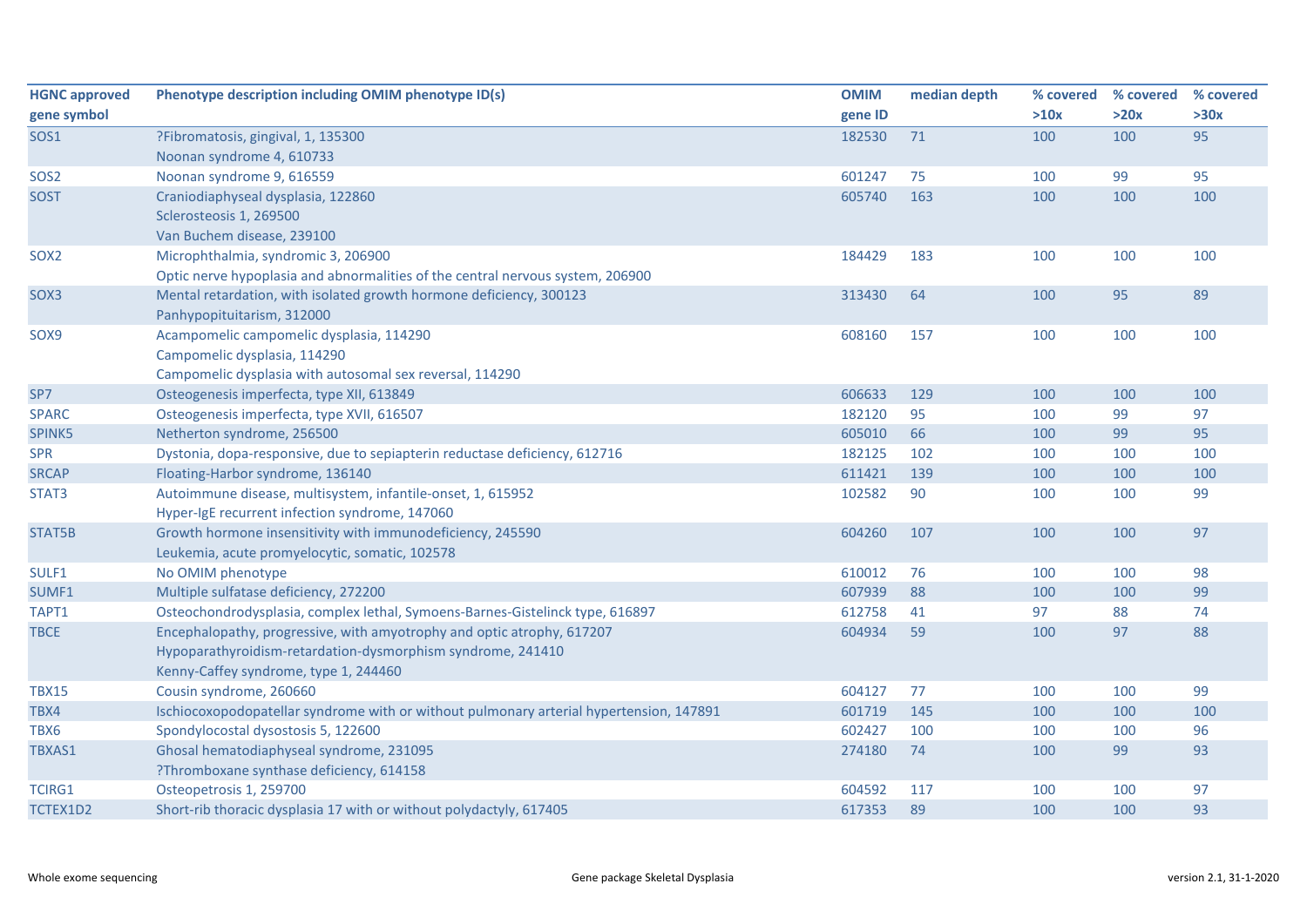| <b>HGNC approved</b> | Phenotype description including OMIM phenotype ID(s)                     | <b>OMIM</b> | median depth | % covered | % covered | % covered |
|----------------------|--------------------------------------------------------------------------|-------------|--------------|-----------|-----------|-----------|
| gene symbol          |                                                                          | gene ID     |              | >10x      | >20x      | >30x      |
| TCTN2                | Joubert syndrome 24, 616654                                              | 613846      | 84           | 100       | 100       | 97        |
|                      | ?Meckel syndrome 8, 613885                                               |             |              |           |           |           |
| TCTN3                | Joubert syndrome 18, 614815                                              | 613847      | 66           | 100       | 100       | 97        |
|                      | Orofaciodigital syndrome IV, 258860                                      |             |              |           |           |           |
| TGFB1                | Camurati-Engelmann disease, 131300                                       | 190180      | 111          | 100       | 99        | 95        |
|                      | {Cystic fibrosis lung disease, modifier of}, 219700                      |             |              |           |           |           |
|                      | Inflammatory bowel disease, immunodeficiency, and encephalopathy, 618213 |             |              |           |           |           |
| <b>TMEM165</b>       | Congenital disorder of glycosylation, type IIk, 614727                   | 614726      | 108          | 100       | 100       | 100       |
| <b>TMEM216</b>       | Joubert syndrome 2, 608091                                               | 613277      | 87           | 100       | 100       | 95        |
|                      | Meckel syndrome 2, 603194                                                |             |              |           |           |           |
| <b>TMEM231</b>       | Joubert syndrome 20, 614970                                              | 614949      | 96           | 100       | 95        | 90        |
|                      | Meckel syndrome 11, 615397                                               |             |              |           |           |           |
| TMEM38B              | Osteogenesis imperfecta, type XIV, 615066                                | 611236      | 68           | 100       | 100       | 98        |
| TNFRSF11A            | Osteolysis, familial expansile, 174810                                   | 603499      | 97           | 95        | 95        | 95        |
|                      | Osteopetrosis 7, 612301                                                  |             |              |           |           |           |
|                      | {Paget disease of bone 2, early-onset}, 602080                           |             |              |           |           |           |
| TNFRSF11B            | Paget disease of bone 5, juvenile-onset, 239000                          | 602643      | 91           | 100       | 100       | 99        |
| TNFSF11              | Osteopetrosis 2, 259710                                                  | 602642      | 56           | 100       | 100       | 94        |
| <b>TRAPPC2</b>       | Spondyloepiphyseal dysplasia tarda, 313400                               | 300202      | 52           | 100       | 91        | 70        |
| <b>TRIP11</b>        | Achondrogenesis, type IA, 200600                                         | 604505      | 66           | 100       | 98        | 90        |
|                      | Osteochondrodysplasia, 184260                                            |             |              |           |           |           |
| TRPS1                | Trichorhinophalangeal syndrome, type I, 190350                           | 604386      | 85           | 100       | 100       | 100       |
|                      | Trichorhinophalangeal syndrome, type III, 190351                         |             |              |           |           |           |
| TRPV4                | ?Avascular necrosis of femoral head, primary, 2, 617383                  | 605427      | 109          | 100       | 100       | 100       |
|                      | Brachyolmia type 3, 113500                                               |             |              |           |           |           |
|                      | Digital arthropathy-brachydactyly, familial, 606835                      |             |              |           |           |           |
|                      | Hereditary motor and sensory neuropathy, type IIc, 606071                |             |              |           |           |           |
|                      | Metatropic dysplasia, 156530                                             |             |              |           |           |           |
|                      | Parastremmatic dwarfism, 168400                                          |             |              |           |           |           |
|                      | SED, Maroteaux type, 184095                                              |             |              |           |           |           |
|                      | Scapuloperoneal spinal muscular atrophy, 181405                          |             |              |           |           |           |
|                      | [Sodium serum level QTL 1], 613508                                       |             |              |           |           |           |
|                      | Spinal muscular atrophy, distal, congenital nonprogressive, 600175       |             |              |           |           |           |
|                      | Spondylometaphyseal dysplasia, Kozlowski type, 184252                    |             |              |           |           |           |